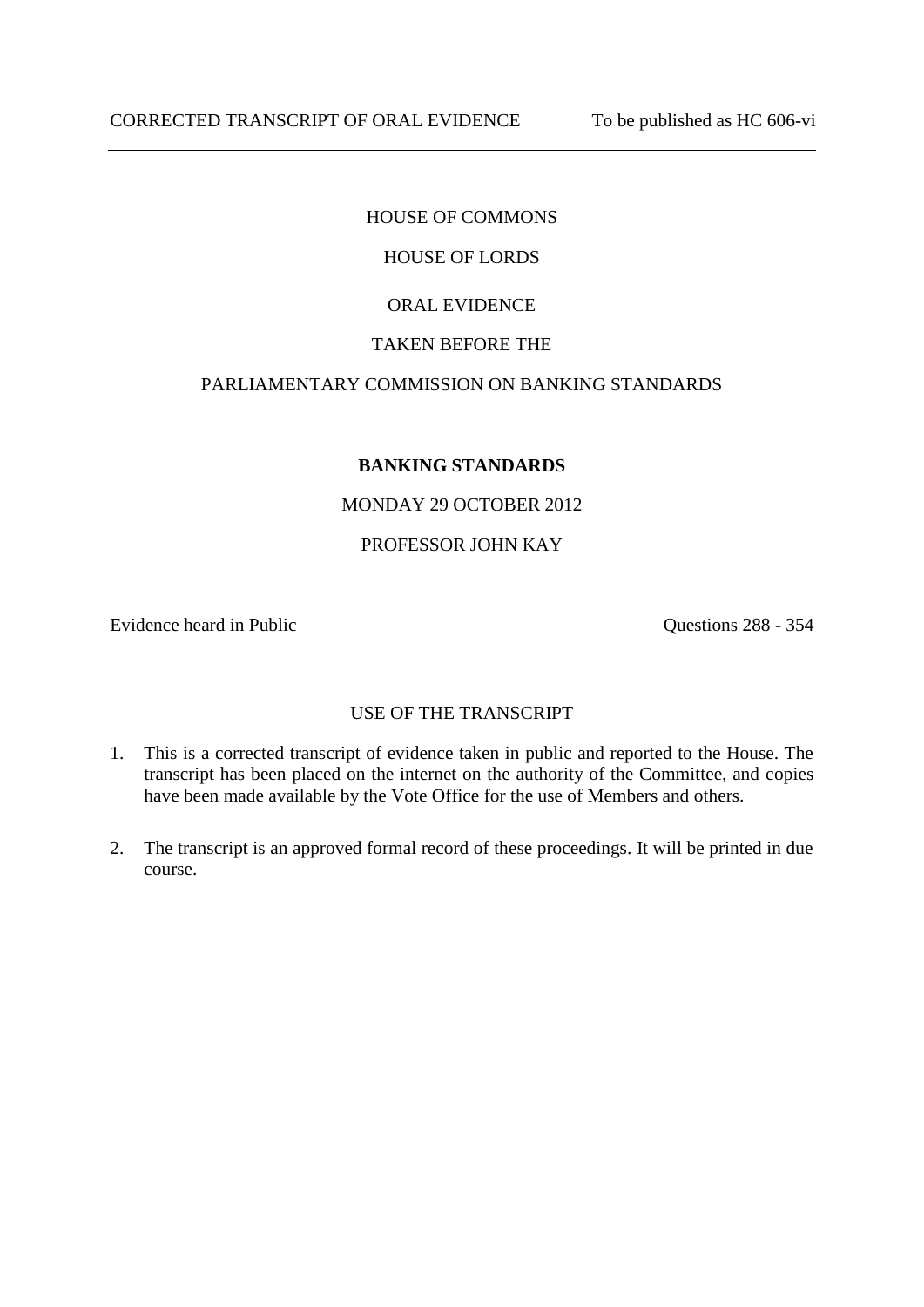Oral Evidence Taken before the Joint Committee on Monday 29 October 2012 Members present: Mr Andrew Tyrie (Chair) The Lord Bishop of Durham Mark Garnier Baroness Kramer Lord Lawson of Blaby Mr Andrew Love Mr Pat McFadden Lord McFall of Alcluith John Thurso Lord Turnbull

### **Examination of Witness**

*Witness:* **Professor John Kay**, Visiting Professor of Economics, London School of Economics, and Fellow of St John's College, Oxford, gave evidence.

**Q288 Chair:** Professor Kay, thank you very much for coming in this afternoon. You produced a report just at the beginning of our work, on decision making in equities. In there, you said that one of your aims was to "Shift regulatory philosophy and practice towards support for market structures which create appropriate incentives, rather than seeking to counter inappropriate incentives through the elaboration of detailed rules of conduct". Do you think that getting incentives in better shape will improve banking standards?

*Professor Kay:* Yes, I do, although we need to be a bit careful about what we mean by incentives, because I have noticed that when I talk about incentives, people think I am talking about bonus structures. I am talking about that, but not only about that. I am talking about the whole industrial structure and environment within which people work and what moulds their behaviour.

**Q289 Chair:** Can you elaborate a little on what you mean by incentives, maybe under a few headings?

*Professor Kay:* Yes. Economists talk a lot about incentives. When they do, it tends to be monetary incentives, and obviously monetary incentives play a part in determining what people do, but actually people's behaviour is very much moulded by the environment in which they operate. They behave like the people who are around them, and the values of the organisation in which they function and the kind of expectations that people in it have form a large part of what they do. That is why I think what is really important about getting financial services right is both getting the structure of the industry right and influencing the kind of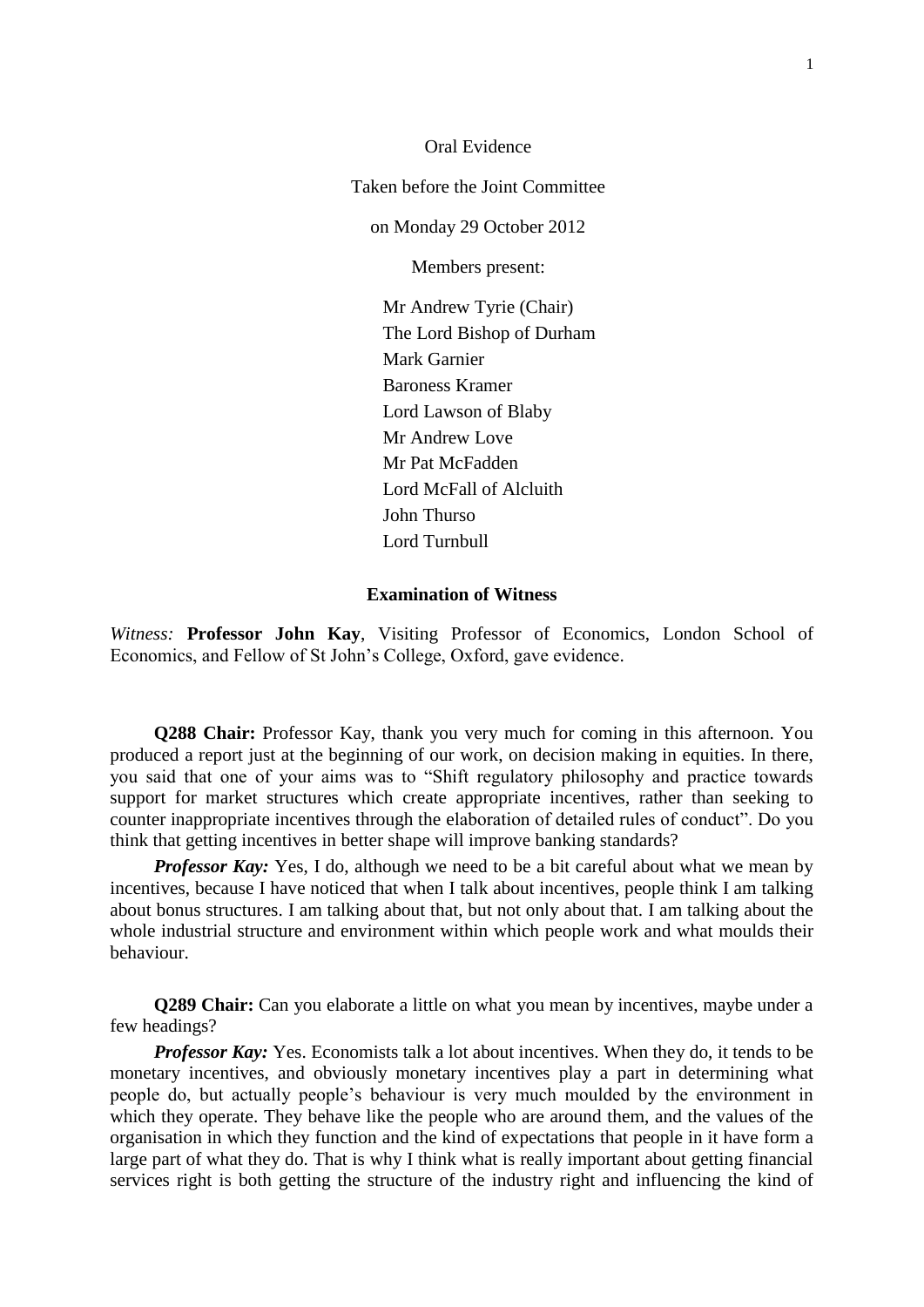ways people are encouraged to behave, or not to behave, within the organisation. Again, that is partly a matter of financial incentives, but it is certainly not just a matter of financial incentives.

**Q290 Chair:** You mentioned structure. I want to ask you about the proposals that are in play at the moment. There is Vickers. There is Liikanen. Of course, there is the Volcker rule, and you yourself published a detailed set of proposals entitled "Narrow Banking". Do you think that any of these will make a major contribution to improving standards?

*Professor Kay:* They will make a contribution. We are moving in the right direction. Everything you have described—the Volcker rule, the Vickers recommendations and Liikanen—is starting to address the issue that the problems are to do with the structure of the industry, rather than creating more rules about how people will behave. They are all fairly modest, for a start. How large an effect any of them will have in the particular form in which they are now proposed is an open question.

**Q291 Chair:** Will you have a stab at answering the open question? After all, it does seem pretty important to an inquiry into banking standards.

*Professor Kay:* I think that is right. There are two different groups of issues that we are trying to address. One is the misalignment of incentives that follows from the way in which in effect the taxpayer-backed deposit base could be used as security for the wider activities of a conglomerate financial institution. That was a problem that was really at the heart of at least why we had to respond to the crisis of 2008 in the way in which we did.

The second is the broader cultural issue and, to my mind, the incompatibility between the culture that is required to run the kind of retail bank that depends on processing millions of rather routine transactions every day with a really high degree of accuracy and the trading culture that depends on buccaneering individuals who do not respond very well to bureaucratic structures. Whatever we do in terms of ring-fencing or the like, it will not really address that cultural issue, which is part of what has created the problem in a much broader sense.

**Q292 Mr McFadden:** When you gave evidence to the Treasury Select Committee almost exactly a year ago, shortly after publication of the Vickers report, you said, "I would have preferred full separation, but I think 98% of a loaf is pretty good and I am fairly happy with that." Thinking about what has happened over the past year, is that still your judgment of Vickers—that it represents 98% of what you would like to see—or have things moved on in any material way in terms of your judgment of it?

*Professor Kay:* If I said 98% then—I am sure, since you quote me, I did—I was probably in a fairly optimistic mood at the time. But certainly I have taken the view that at least half, or more than half, a loaf is better than no bread. A problem that has always concerned me is that even that half loaf would have crumbs knocked off it as a result of lobbying and the passage of time before it actually came into effect. There is certainly nothing that has happened since then that would have alleviated that particular worry.

**Q293 Mr McFadden:** Do you think the Government's version of the Vickers reforms and the changes made, such as the applicability of capital ratios or the way that they propose to deal with the bail-in debt proposals, are important departures, or departures of detail that do not really alter the substance of it?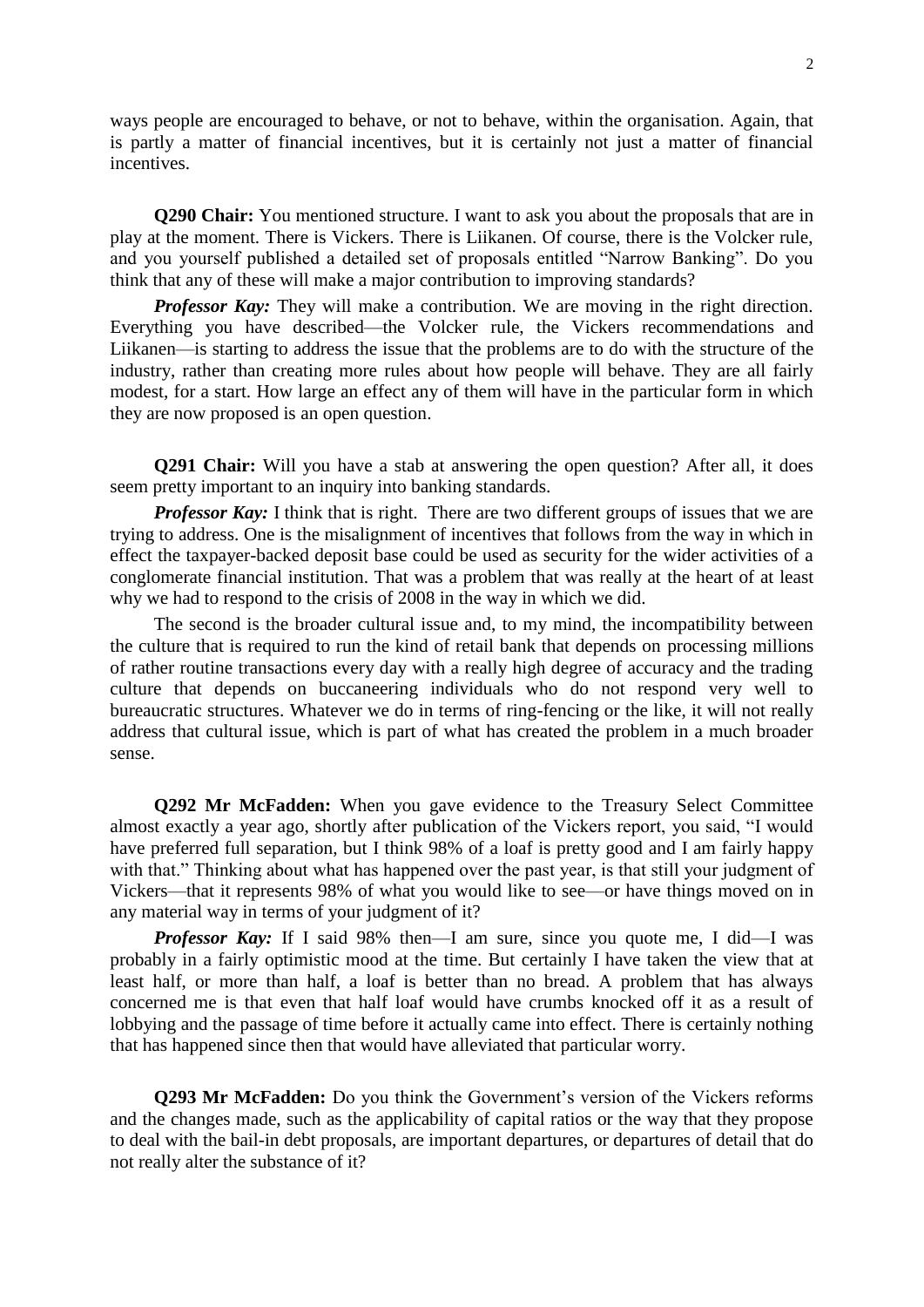*Professor Kay:* I think they are departures of details. I do not think they are hitting at the fundamental principle. There is a very real difficulty of getting definitions first of all precise enough of the ring fence and, secondly, of blocking attempts to get round it. Whatever behavioural rules of that kind we employ, we know that there will be a lot of pressure to do things that have the same economic effect, even if they have a slightly different form. We have to watch those issues all the time. The reason I wrote the "Narrow Banking" pamphlet in the terms that I did, was that I had concluded that it was incredibly difficult to write rules that would make a ring fence water-tight—though that is the wrong metaphor—a ring fence sufficiently robust.

**Q294 Mr McFadden:** When Paul Volcker came before us a couple of weeks ago, I think it is fair to say that he was quite sceptical about the concept of a ring fence, either the Liikanen or the Vickers version. He thought it would be permeable over time, and that it did not deal with the cultural problem, which he described as the transactional—and you called the buccaneering—culture "infecting" the retail banks. That was his word, not mine. When it comes to it, what do you think are the pros and cons of full separation in the Glass-Steagall or Glass-Steagall II sense, and this ring-fence concept?

*Professor Kay:* We are talking about Glass-Steagall II, because Glass-Steagall as it was in the 1933 legislation does not really get the distinction you want to make. It is very difficult to do this. I have written about my experience at Halifax, where I thought that the road to nemesis essentially began at the point at which it was decided that the treasury operations of the bank should be a profit centre rather than a service activity for the business of deposit taking and mortgage lending.

If you are to say that that is an activity that is capable of bringing about the destruction of the whole operation—and it was an activity that ultimately contributed to the destruction of that whole operation—you have to have a very tight and narrow definition of a ring fence, and what you mean by deposit-taking bank, in order to achieve what we should be trying to achieve with it. Everyone would have thought that Halifax, as it was in the late 1990s, was a retail bank in the ordinary sense, but in the sense that is relevant to us there was an important respect in which it was not.

**Q295 Lord Lawson of Blaby:** May I probe this area a bit more, as it is important? Correct me if I am wrong, but you have said that almost at the heart of the problem is the cultural incompatibility—your term—between the prudent culture appropriate for retail banking, particularly when there are taxpayer guaranteed deposits, and the buccaneering culture of trading and the risk that goes on in investment banking. It may be very important and interesting but it is a different culture.

Your fear is that the ring fence cannot work, because you cannot have two incompatible cultures in one organisation, so you propose your narrow banking idea. Would you agree that the important thing is the complete separation between the two organisations, rather than the precise place where you put the separation in your narrow banking? You may put it in the right place but some people might put it differently. The important thing is not precisely where you put this separation but that there is this separation.

*Professor Kay:* No, I think that is absolutely at the heart of the matter. In that pamphlet I wrote a particular version of the separation, in order to answer the question that this couldn't work. I set out a model in which I believe it plainly could work. It is certainly not the only model that might work. The issue that Vickers addressed directly, which is that of crosssubsidy, is important, but the cultural issue is a fundamental one.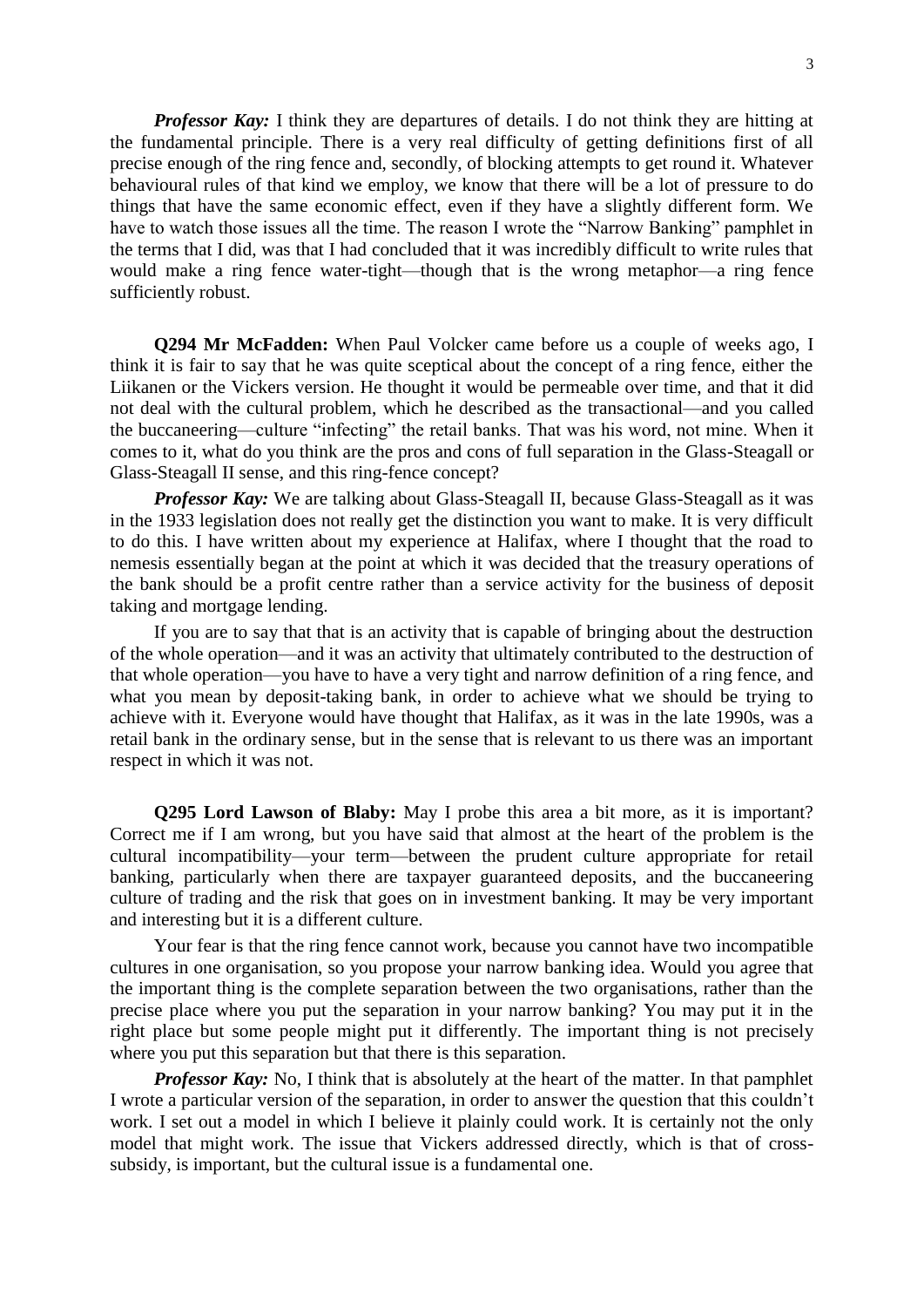The cultural issue has been with us since the big bang. In the 1980s, what we saw in Britain was the retail banks taking over most of the other activities in the City, as jobbers, brokers and the like were acquired by retail banks. Those mergers technically did not work, because at that time the retail bankers were running the show and the traders would not be run by the retail bankers. Then there was the second round, which we have seen in the past 10 to 15 years, which worked the opposite way round, in that it was the investment bankers who took over the entire conglomerates and the retail banking activities were subordinated, essentially, to them. Until Diamond was removed at Barclays, we had essentially reached a position in which the top positions at British banks had been taken by people who had spent large amounts of time on the investment banking side of the business.

**Q296 Lord Turnbull:** I am clear about your proposal on narrow banking, but I am very unclear about what your proposals really are for the rest. The rest is not a residual; it is mortgages, lending to industry, working capital for SMEs and lending for commercial property, as well as dealing with issues such as providing hedging in derivatives that companies need. In your world, who looks after that bit, which is not simply the residual bit but the heart of what industry and society need to function?

*Professor Kay:* Well, it is the heart of what industry and society need to function, but it is not really the heart of what these institutions do. If we look at what the balance sheets of UK banks are, we are talking about aggregate balance sheets that amount to something like £7 trillion, but in terms of lending to the real economy, by far the largest element in it is residential mortgages. Residential mortgages are something like £1.4 billion or £1.5 billion. That is a big number, and it is much the biggest number in terms of banks' contribution.

### **Q297 Lord Turnbull:** So, £1.4 trillion?

*Professor Kay:* Sorry, £7 trillion, and £1.4 trillion are the mortgages. My view is that we know how to do residential mortgages. We did them pretty well in the '90s, I think, and there was an argument probably then that Britain had in some ways the mortgage market of all the major countries that was working best.

Lending to real non-financial business is a very small part of the total. It is £200 billion or so. It is a very important part, and it is being done very badly at the moment, and I believe that we are going to have to reconstruct institutions that are capable of doing that particular business in a way that we would like the banking system to do it. In large part, there are still elements within the banks as they operate today that have the capability to do that, but it is something that they have been diminishing over a couple of decades, as they have centralised and mechanised the process of doing that kind of lending.

**Q298 Lord Turnbull:** Where do the SMEs get their working capital from? *Professor Kay:* That is where they get it from.

**Q299 Lord Turnbull:** And what are these institutions that perhaps exist at present but are not doing this function?

*Professor Kay:* They are business banks, and there are elements of business banks in this sense within—

**Q300 Lord Turnbull:** So you are saying that we have to create a series of institutions that do not exist at present, as opposed to taking the institutions we have and modifying them.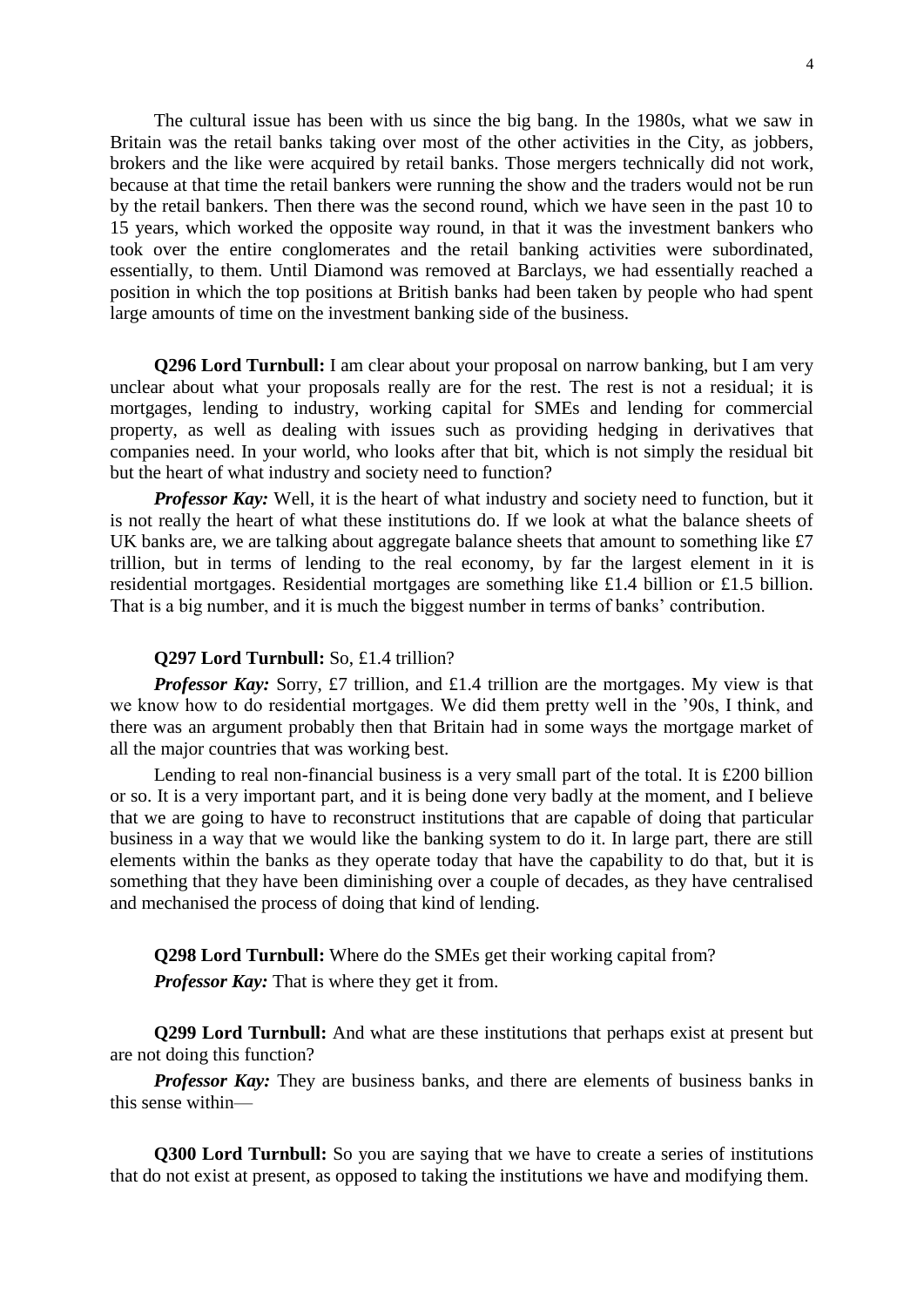*Professor Kay:* They would be stripped out. The embryos of them would, I think, be stripped out of our existing institutions. One of the missed opportunities of Royal Bank of Scotland, for example, was that I am fairly confident there were quite good small business lending bankers within that institution. Pulling these people together and making an institution focused on business lending would have been a strong part of the proper reconstruction of Royal Bank of Scotland and, indeed, we could have done the same with the other semi-nationalised bank as well.

**Q301 Lord Turnbull:** We have a Bill coming through in the next Session on restructuring banking. It seems to me quite an ask to say it should be based upon the creation of a series of institutions that don't yet exist.

*Professor Kay:* Well, we cannot put that into legislation. That is why near nationalising Royal Bank of Scotland was an opportunity because it gave us as policy makers, or potential policy makers, the opportunity to reconstruct one institution in a way that could be the basis for the sort of developments we want. If one works through the implications of what I would like to achieve, you would end up with a very radical reconstruction of the financial system. I have no doubt about that. But I think it needs to be taken step by step. Probably the first step is the effective separation step.

**Q302 Lord Turnbull: "**We" is a tricky word. Who is the "we" who do this? Is it the banks themselves or are you basically saying that the state has to do this?

*Professor Kay:* I am sorry. When I say "we" I am referring to the public policy objectives in this sector. That is what I mean.

**Q303 Lord Turnbull:** Coming back to narrow banking, you are saying that the deposits should be secure in Government securities—Baroness Kramer may have some questions on that—but they can lend on the basis of wholesale funding. This is surely the Northern Rock model, isn't it?

*Professor Kay:* Yes.

**Q304 Lord Turnbull:** And it went badly wrong? *Professor Kay:* Yes.

**Q305 Lord Turnbull:** So how do you stop a Northern Rock type failure?

*Professor Kay:* Under the kind of thing I propose Northern Rock could not have happened. Northern Rock could not have happened if there had been what there obviously should have been, which was priority for depositors and/or the financial services compensation scheme in the break-up or liquidation of an organisation. Then you would have situation where the combination of securitised mortgages and the protected retail deposits would have been such a large part of that institution's balance sheet that it could never have raised the money on wholesale money markets which were the source of its ultimate demise.

**Q306 Lord Turnbull:** You are separating credit and lending activities from deposits. You are also separating them organisationally.

*Professor Kay:* I would be quite happy to do that. That was a model I proposed in the narrow banking pamphlet. I would equally be happy to have a narrow banking organisation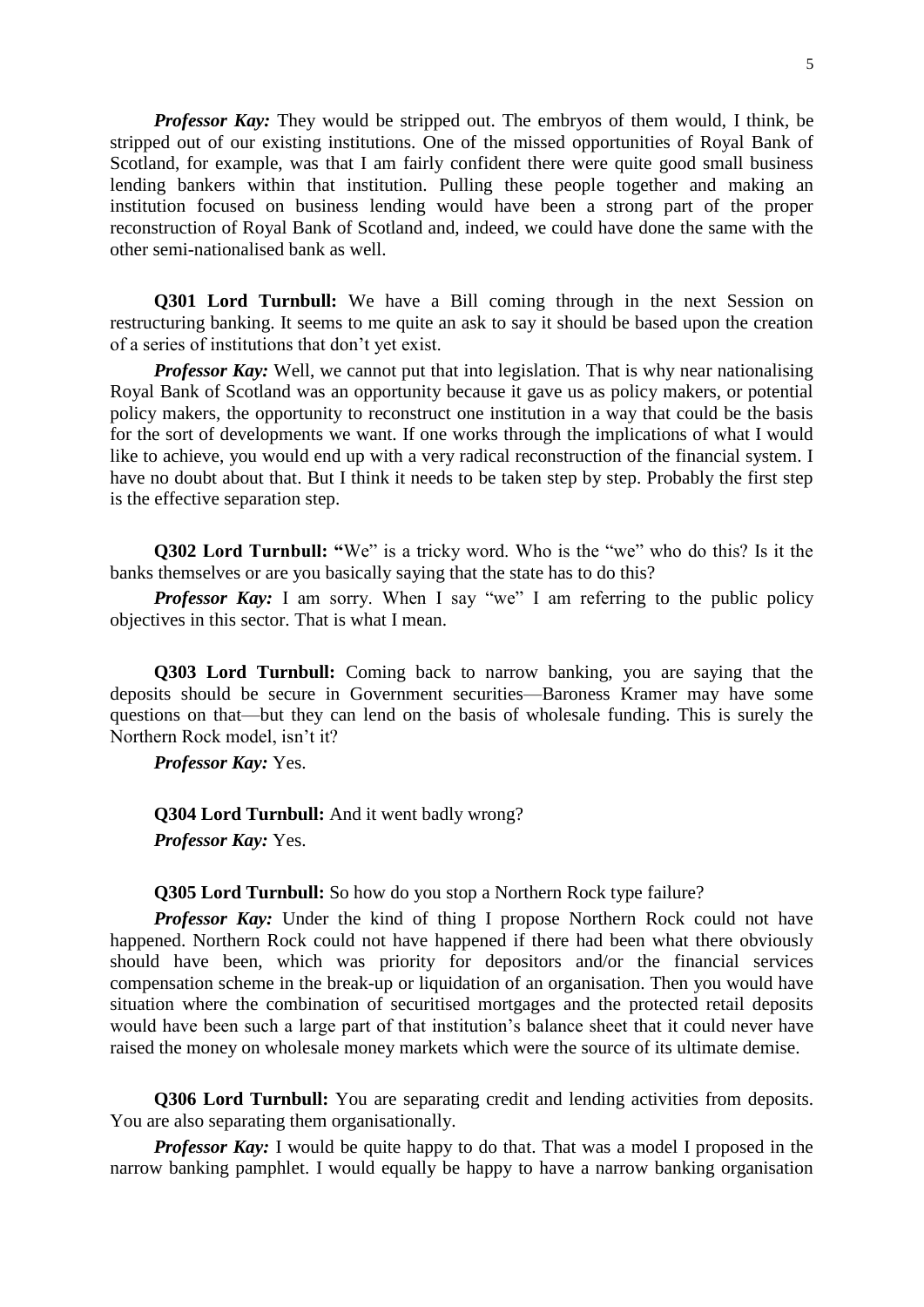which lent on a very strictly defined range of categories. I was concerned about the issue which I mentioned earlier in which the Treasury operation of what was then a building society, which became a mortgage bank, ultimately metamorphosed into what was essentially a trading activity within that organisation.

**Q307 Lord Turnbull:** My brief research into HBOS tells me that it was in the commercial lending and the property lending that the fall begun.

*Professor Kay:* That was not the heart in the end of the HBOS problem. No, that is absolutely right, but it was the heart of the problem at other banks, and it is capable of being the heart of the problem at any bank.

**Q308 Lord Turnbull:** I think my summary is the contrast between the clarity of the definition of the narrow bit and the vagueness of definition of everything else in your set of proposals—

*Professor Kay:* I think in the pamphlet you are describing that is perfectly fair. I am in the process at the moment of writing a book in which I want to spell out the set of other financial institutions that one would need to create if one were to have a financial sector that served better the needs of the real economy. But I did not put it all in that pamphlet; I had not thought of it all at that time. I am not sure I have thought of it all even now.

**Q309 Mr Love:** Andrew Haldane, in a recent speech, suggested that the "too big to fail" problem was becoming hard-wired into the structure of the banking industry. Are the proposals that the Government have brought forward for resolution regimes and structural change adequate for the task of dealing with "too big to fail"?

*Professor Kay:* No. I would be slightly surprised if anyone really thought they were.

**Q310 Mr Love:** So what needs to be done? Obviously, your narrow bank proposals, partially, but where are the shortcomings of what the Government are proposing, first of all?

*Professor Kay:* I do not much believe in the effectiveness of the proposed resolution procedures, for a variety of reasons. One is that if the resolution procedures were to be real, they would have to entail massive simplification of the corporate structure of these organisations, which does not appear to be in progress. Although we do not know the details of the resolution proposals, that is a reason for an outsider to be rather surprised at the suggestion that they might deal with a problem. In any event, an outsider sees that they appear to be directed to the gradual winding down of institutions, which seems not to be the kind of problems with which we are characteristically faced in the present world.

As we understand it, the Chancellor of the Exchequer was given a few hours' notice that the banks that the Government supported with very large amounts of money were about to run out of cash. At the point at which you, as the Chancellor, are given that ultimatum, you have absolutely no choice but to say "How much money do you need?" That is what we did. Your reaction the day after is to say, "How do we make sure this will never happen again?" but that is the question that does not seem to have been asked.

We need to address a mix of the structural issues that we have been describing, and also to ask whether we simply need to have more, smaller and more diverse institutions in order to remedy the "too big to fail" problem. I suspect if we dealt with the first of these issues properly we would not have to give so much attention to the second—whether these institutions are too big. The truth is that for most of the 20th century in Britain the situation of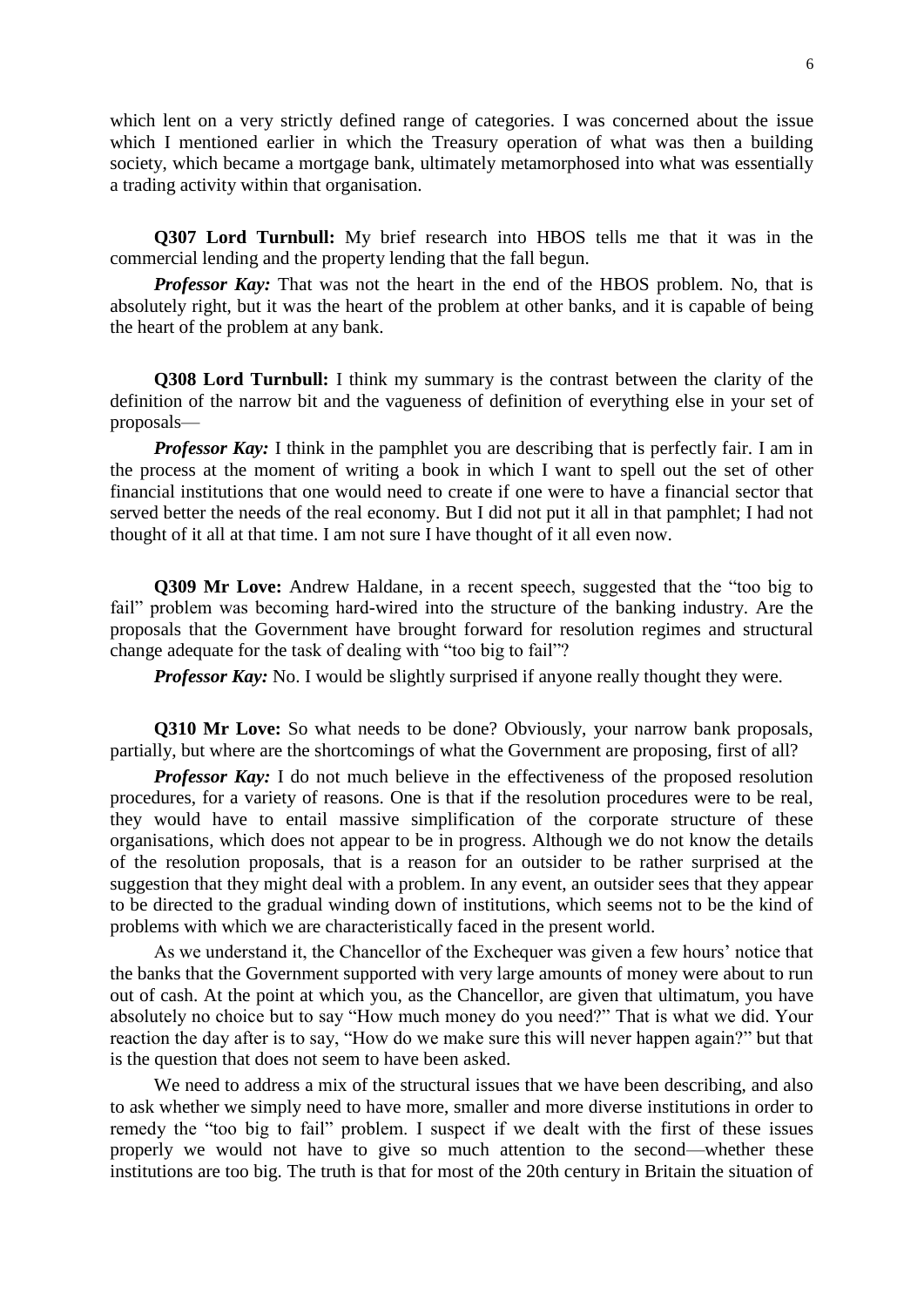having some very large but very conservatively managed banks worked perfectly well and can probably manage perfectly well again. I would like to see more diversity of institutions in the financial sector, but primarily for other reasons. My basic view is that "too big to fail" is a doctrine that is unacceptable both for reasons of economic dynamism and because democracies cannot have private sector organisations that are too big to fail. That means that Governments can be blackmailed, in effect, in precisely the way in which they were.

**Q311 Mr Love:** I think Andrew Haldane shares your scepticism. He suggests that when push comes to shove, exactly as you outlined, a Government will step in. Are you suggesting that only the very narrow banking structure that you put forward will deal with that, or are there any other structures? Looking at the plethora of options available to us at the present time, are any of them likely to lead to the market accepting that we are dealing with the "too big to fail" problem?

*Professor Kay:* I think we can move there. I think the basic principle we should be moving towards is saying that the only thing that the taxpayer will stand behind is retail deposit-taking institutions. We need to extricate ourselves from either implicit or explicit support for any other financial institution. That does not mean that you might not sometimes want to go for, as it were, the General Motors solution, where you put in Government funding to promote an orderly wind-up and reconstruction of the organisation, but you are quite clear that those are the terms on which you are doing it. It is to enable the winding down of the activities to take place in an orderly manner rather than to enable it to try to get back to business as it was before.

**Q312** Mr Love: You were somewhat sceptical about the impermeability of the ring fence. Andrew Haldane, in his speech, said that you would need "entirely separate governance, risk and balance sheet management on either side of the ring fence." In other words, they would need to be almost entirely separate entities. Would that measure up to the impermeability that is required in these circumstances?

*Professor Kay:* I think if there was entirely separate governance, that certainly would do it. Actually, entirely separate governance amounts to separation. You could imagine that being done within the context of a single holding company that owned both, but only if the holding company was essentially a purely passive investor in the two institutions and did not attempt to influence their policy. You could conceive of that structure, but it is far-fetched and it is hard to understand why anyone would want to do that. I have thought, and in some ways I continue to think, that the effectiveness of ring-fencing would be demonstrated by whether Barclays wanted to split itself up. If the ring fence were really effective, they would have little reason to want to maintain that structure. In that world, the interest that certainly the previous management of Barclays would have in the retail side of the activities would probably be rather small.

**Q313 Mr Love:** You are echoing comments made to us by Mr Volcker, who said he had never heard of complete separation. He said that it had not occurred to him that it was at all possible and that the net effect would be that they would go for complete separation, because that would be the impact of what has been suggested as the impermeable ring fence.

*Professor Kay:* I have been very conscious of analogous developments in the case of various utilities—gas, electricity, telecoms and so on—in some of which we instituted separation, and in others of which we tried to create ring fences of various kinds. In the end,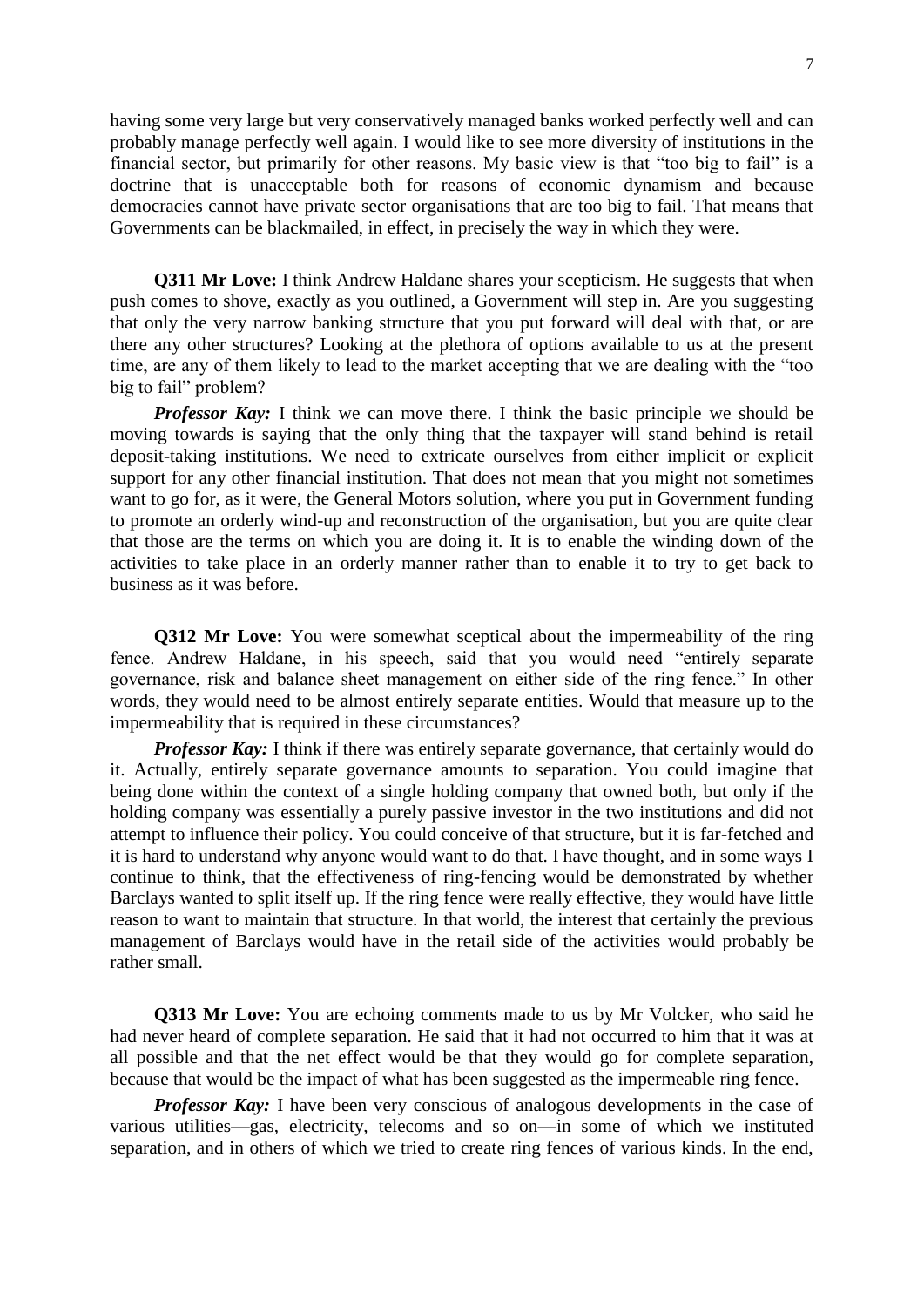in most cases both the institutions themselves and the regulators went down the route of separation.

**Q314 Mr Love:** Perhaps the most radical thing in Andrew Haldane's speech, which was about being the right size, was his suggestion that once allowance is made for an implicit subsidy there is no evidence of economies of scale from sheer size and that the optimum size would be around \$100 billion deposits. Do you have any sympathy for the size argument? How would we get there if that was suggested?

*Professor Kay:* I do not have much sympathy for the size argument. There clearly are some economies of scale in banking, but I think they are largely exhausted at a pretty low level. To the extent that they are not exhausted they are mainly on the technological side. Now, as we were reminded in the last few months, bank technologies are in many ways in a rather unsatisfactory state because they have had old systems which they have added more and more to over the years. It is quite interesting to look at the credit card and plastic payment market, which is the newer development on the technological side. The reality is that the technology is very largely operated by a very small number of specialist firms, firms we have barely heard of like First Data and so on. That name is not on any of the credit cards in your wallet, but what is has been the name of a bank who is essentially the front for this backoffice technology which is being provided by specialists. I rather suspect, although I have not gone into the issue in detail, that that may well be the road ahead for banking as well. You have technology platforms that are supplied and developed by specialist firms, and banks buy them in to meet their needs.

**Q315** Mr Love: But if you don't think there are economies of scale from just sheer size, would it be sensible to try for a period of time to get the industry to conform to the idea of a smaller size of bank as one way to try to resolve these issues of being too big to fail?

*Professor Kay:* It would, but in the retail banking sector, almost all banks are going to be too big to fail. We introduced deposit insurance relatively recently in the UK. Most countries had deposit insurance much earlier than we did. Until the 1980s people got deposit insurance in the UK from their belief that banks were too big to fail. But we have introduced deposit insurance and I am sure deposit insurance is the right route ahead, whether  $\epsilon$ 100,000 is the right limit to put it at is another matter. But once you have that in place as the main Government mechanism for guaranteeing retail deposits, it changes a lot of other elements of the equation.

**Q316 John Thurso:** Professor Kay, I want to ask you about corporate governance but before I do that can I just for a brief clarification on two answers that you have already given? One was in relation to Lord Turnbull who pointed out that much of HBOS's failure was in corporate property lending. Is it the case that the common denominator between all the failures was an attempt by those who caused those failures to emulate the culture of bullish trading and that is the common thread throughout the banking crisis?

*Professor Kay:* I think there is quite a lot in that. I have also thought of it as being another issue, that almost none of the banks that failed did so as a result of failures in what was their mainstream business. The example you take is probably the closest to one that did and it is not very close. The largest part of the business for that bank was essentially mortgage lending. It was not mortgage lending that pulled them down. But if you take RBS or AIG as extreme examples, what destroyed them was relatively minor in relation to where the bulk of their people worked and the bulk of their profits were derived and so on.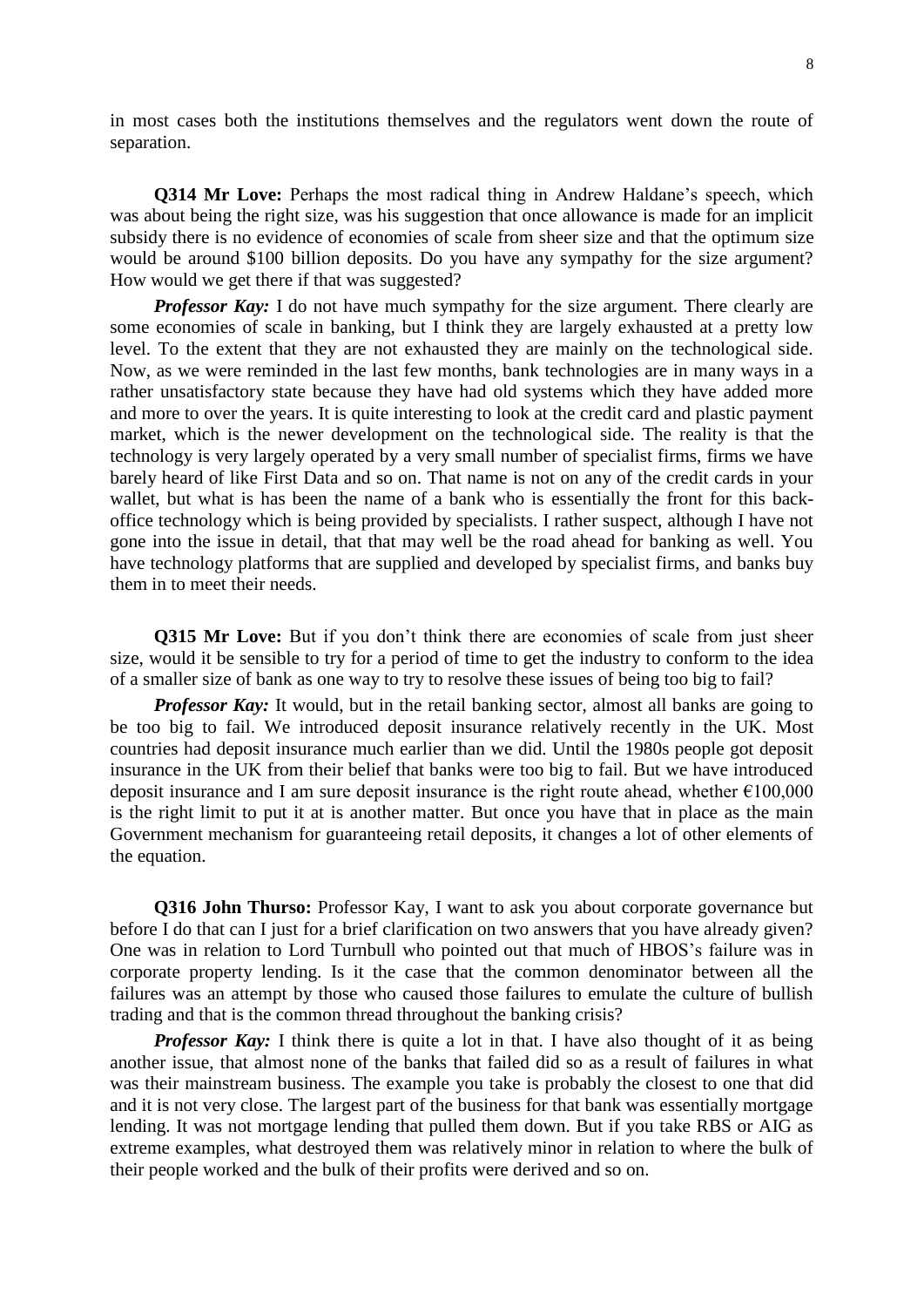**Q317 John Thurso:** The reason I ask is because I wonder whether in your work you did anything to look at what is nowadays called human resources—when I started out in the world it was called the personnel department—and the manner in which people are hired and how they look for those people. Did you look at that at all in your work?

*Professor Kay:* I have not and that is my particular strength or specialism.

**Q318 John Thurso:** The reason I ask is that I have been told that a number of banks do personality tests and deliberately look for what is known as the alpha male, the one whose testosterone is at the highest level between 7 am and 10 am, which is why so many bank meetings take place at that time. They deliberately seek them because they are the aggressive people who do deals. Those people have now permeated into the top culture and that explains some of the culture. Is that something you have looked at?

*Professor Kay:* I have not looked at that. I think you would be aware that there are now a number of psychologists and neurologists who are looking at the character of people attracted to employment in the financial sector. That may be a very interesting line for you to pursue in the discussion.

**Q319 John Thurso:** Let me move on to variable pay. In your review there is a paragraph that broadly says—I am paraphrasing—that you dislike the concept, that you are not very keen on variable pay at board level. However, as it seems to be here to stay the best we can hope for is to try to control it. Is that an accurate reflection?

*Professor Kay:* That is a pretty accurate paraphrase of what I said, yes.

**Q320 John Thurso:** Would you accept that there are a number of activities in any organisation and in banks where variable pay is quite an important element, but one of the ways you get control and governance of that is that the people managing them do not partake in the variable pay? On that basis, do you not think that you have sold yourself short? Because actually boards of banks with variable pay are aligning themselves with the variable pay activities of the people who do need it, rather than being the stewards and guardians of what they ought to be doing.

*Professor Kay:* Yes, I think that is true. I was compromising with the reality, as it were, by saying that if there were to be bonuses paid to people on boards, those bonuses should be paid in shares, which should only fully vest after the person employed had left or retired from that organisation.

**Q321 John Thurso:** If we were looking at that and—though I don't suggest for a moment that we are going to get there—if an option to look at was one that executives on boards should not necessarily have variable pay, that would be something that you would find a reasonable proposition for us to inquire into.

*Professor Kay:* I think you should inquire into it. You could look at it in a different way. It is perfectly clear that trading activities are going to be rewarded in the traditional way—you share a part of the upside activity. I think the logic of what you have been saying is that those activities do not fit well into banks that do all the other things that we want banks to do.

If you ask where they were traditionally conducted, they were traditionally conducted by partnerships where the people at the top of the organisation shared both the upside and the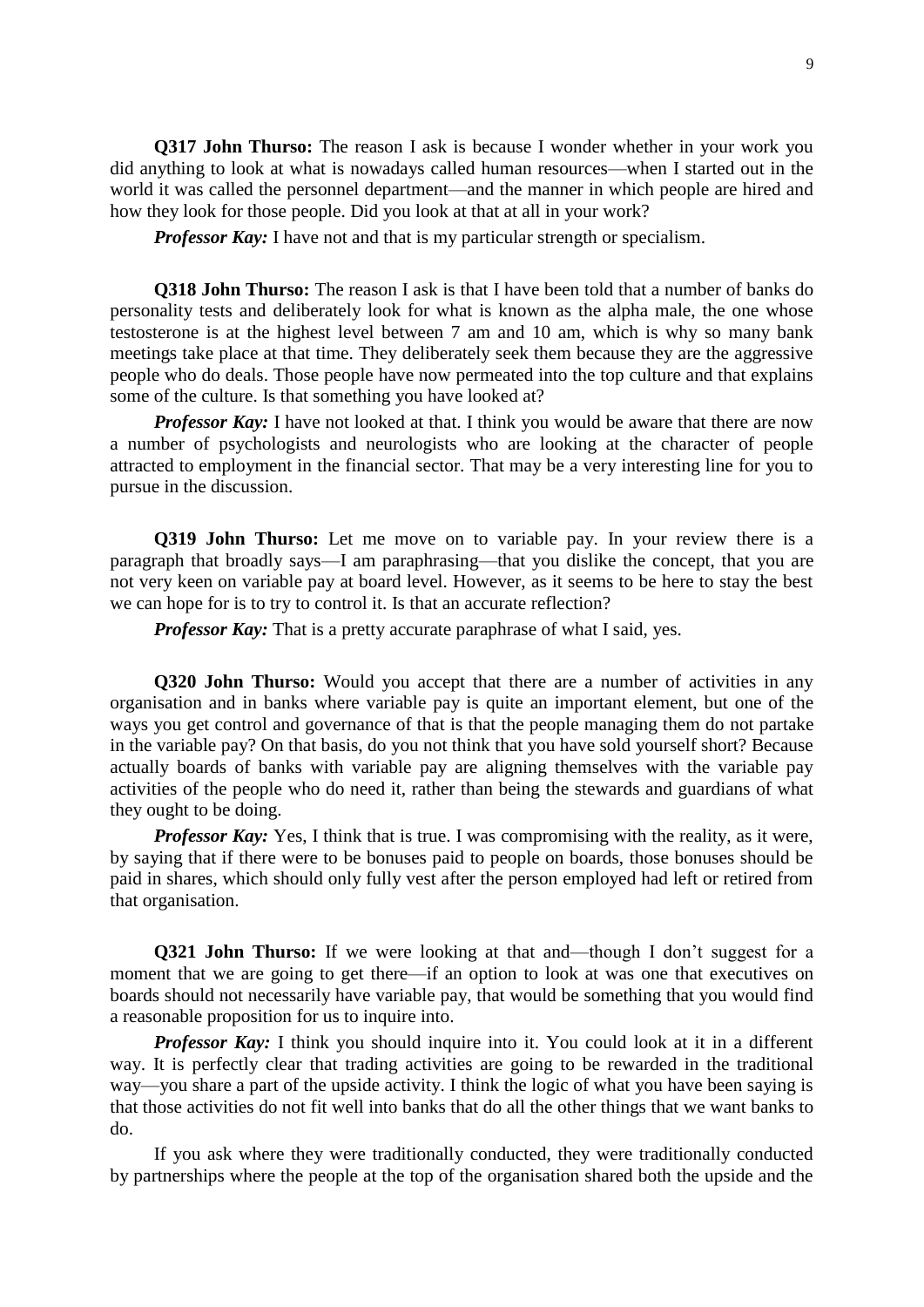downside. As a result of that they kept rather a tight watch on each other and tight control of the people who worked for them.

My view is that there is a role for this kind of risk-taking activity in the financial sector. It probably ought to be a lot smaller role than it has today, but there is role for it. Models of the kind we are describing—either the traditional partnerships or the hedge fund with a relatively small number of sophisticated investors keeping a close eye on what people engaged in trading activities are doing—are the right vehicles to conduct the risk-taking activities of the financial sector. The mainstream banking part of the financial sector should be concerned with the traditional roles of taking in savings and finding borrowers to whom they can appropriately and profitably lend.

**Q322 John Thurso:** In the short time available, could you fill in two short parts of the equation? First, on the shareholders, you have some very interesting ideas about the shareholder forum. Evidence came in from some people who suggested that shareholders should be able to elect non-execs, and so on. Leaving that aside, and looking at the shareholders, is it really possible to envisage a world, even where the long-only traditional fund managers are the investors—other than sovereign wealth, but virtually everybody else is it really practical to consider them capable of having an input, given the fractional size of their shareholding compared with the totality of the business? Are not the shares simply a commodity that is traded?

*Professor Kay:* Not as things are presently constituted. Few fund managers have either the competence or the scale of shareholding to do that. I think that is something we need to start addressing. That is what the discussion we are having on the structure of the banking industry has very much in common with the discussion in the equity market review of the structure of intermediation in the fund management industry. I think intermediation is about people placing savings with intermediaries in whom they have trust and confidence, and those intermediaries in turn placing the funds they are raising from small savers with companies in which they have trust and confidence. In each case, you need to have the kind of relationship that enables you to generate that trust and confidence. What we have done right across the board has been to replace those relationships with trading and transactions.

**Q323 John Thurso:** I could not agree with you more, and I completely get that from your report. My question is really whether that is possible with very large companies, which all financial institutions tend to be. You take a small end company—most of the institutions are 5% or 6% and you can get 70% of your shareholders in the top-10 of your shareholder list—and those shareholders can follow the company and do exactly what you said. There seems to be a point at which the sheer scale of a company, and therefore the very fractional nature of even quite substantial holdings, means that it is very difficult to have the kind of influence that you are talking about.

*Professor Kay*: That is probably true. If we are talking about companies such as BP—

**Q324 John Thurso:** The FTSE 100. *Professor Kay:* Probably not as many as the FTSE 100.

**Q325 John Thurso:** The top 20? *Professor Kay:* Certainly the top 20.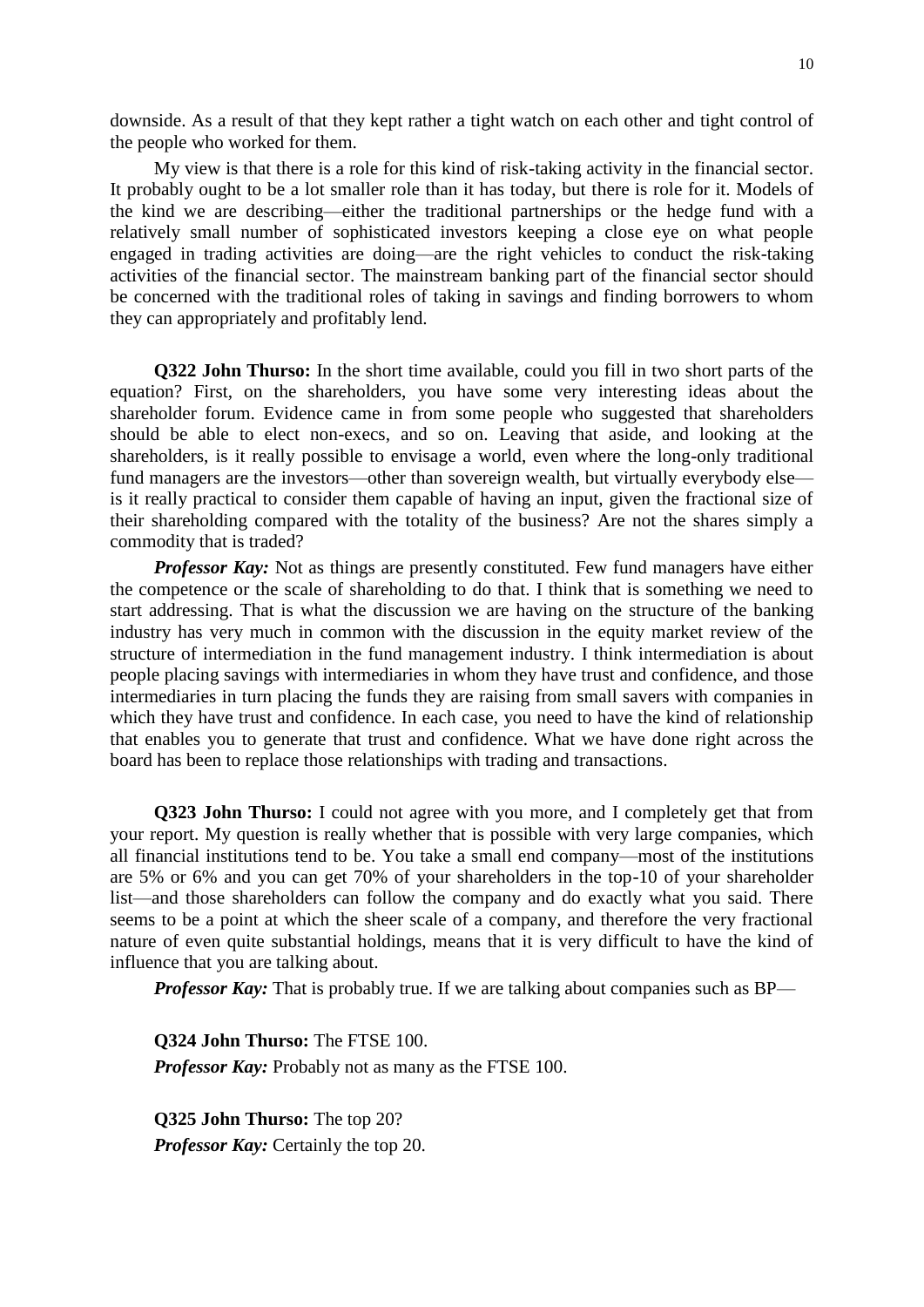**Q326 John Thurso:** Does it not, therefore, follow that if one is looking for a practical solution, one cannot just simply say, "Well, it would be very nice if shareholders took more interest"? We are going to have to look at the construction of boards to ensure the stewardship you are after actually exists before that nirvana, if I may put it like that, is created. That is what our task should be.

*Professor Kay:* Yes, we are. I think that is right. I am trying to describe a world that would be quite radically different from the one we are in today, because I do not believe that small tweaks in the world we are in today will make much difference. In some ways, such tweaks are more likely to make things worse. Equally, one has to be realistic and accept that we can only get to a different kind of environment step by step. What we have to do is think about practical steps that will take us in the right direction, while at the same time making the kind of philosophical leaps that are needed to take us to the world we would like.

**Q327 Baroness Kramer:** I have a couple of stray questions, for which I apologise in advance. On the issue of stewardship that John was just talking about and that you were addressing, can you help me understand why, if we are placing a significant emphasis on intelligent stewardship by the shareholder—whether that is intermediated by an asset manager, advised by an analyst, or whatever mechanism—that can be compatible with less frequent corporate reporting? I come to this as someone who was originally an American commercial banker. The quarterly numbers, from my perspective, were always far more useful than the annual ones, which are incredibly manipulated, as you will know—customers, suppliers, other banks and so on. It seems that less frequency, and therefore less transparency, creates this potential for real delay at a time of incipient crisis, and I am just trying to understand how those can fit together.

*Professor Kay:* I am surprised that you say that you thought annual data were subject to more manipulation that quarterly data.

#### **Baroness Kramer:** Far more.

*Professor Kay:* The extent to which companies have now put themselves into a position of managing quarterly data, which for a large number of companies have no relevance at all to what is really happening in their business, is considerable. But what I am trying to get at, and this is almost a symbolic recommendation in relation to that, is that I think we have emphasised comparability between companies at the expense of relevance in our reporting structures, and I would like to see far more of, as it were, user-need-driven information provision, and that goes with the more concentrated, more focused, less fragmented shareholding that I would also like to see. The provision of information is in large part negotiated between the large shareholders and the company, rather than prescribed by regulators on a standard template for all companies. That is the shift we are trying to move to.

#### **Q328 Baroness Kramer:** Fit for purpose.

*Professor Kay:* That is exactly right.

### **Q329 Baroness Kramer:** That's really helpful.

On a completely different topic, there is something else that bothered me as I worked through this—I have found very helpful all the work you have put before us—and that is narrow banking. The underlying concept of narrow banking is that the depositor is safe because the institution is able to invest in only the safest securities—I think you give an example of Government securities—and, indeed, you go on to suggest that under those circumstances deposit insurance could be withdrawn and it could be a stand-alone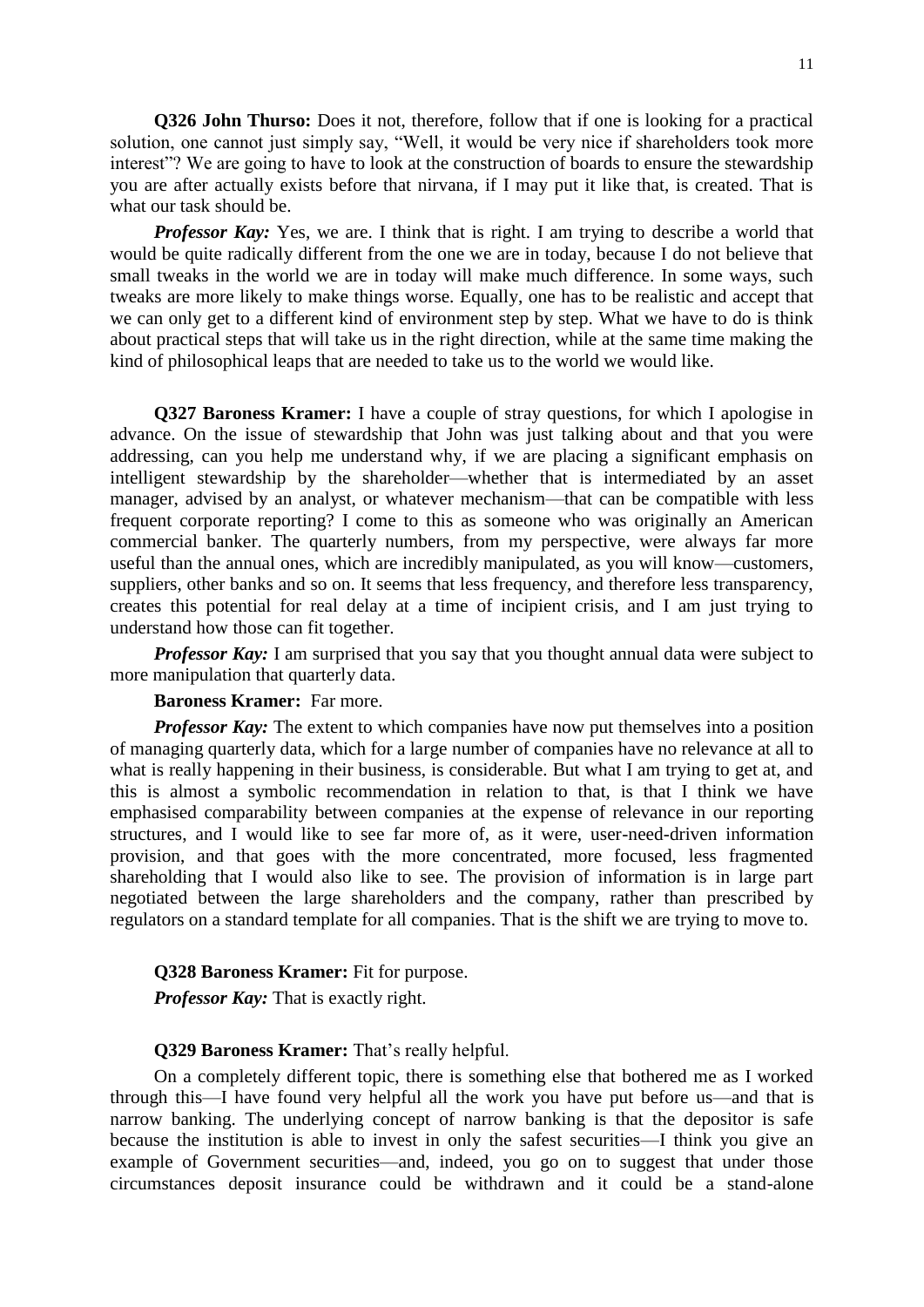arrangement. But as we look around the world today and take a look at what is happening with Government securities, are we just fooling ourselves with the idea that it is possible to identify a single category of safe securities and, consequently, is there not some benefit to enabling diversification? One of the advantages, perhaps, of doing ring-fencing rather than separation—an interesting one—is the potential for the bail-in, if you like, from the outside, of the resources for more diversified business activity, if the investments prove to be riskier than anticipated.

*Professor Kay:* Yes, I think that that is probably right. When I wrote that pamphlet back in early 2009, I remember writing in one draft that it should be British Government securities, to which someone pointed out, "Well, surely it has to be EU Government securities", to which I reacted, "Okay, all right then." I do not think I would react in quite that way today. I would be less inclined now to write about a safe banking sector based on Government securities than I would have been three years ago, and I think that is just a warning as to how careful we need to be in thinking about all of this.

**Q330 Baroness Kramer:** My point almost is: can we ever identify a category, or are we likely to become very complacent, and say "That's no risk" and wait until events prove us wrong without diversification, or without possible recourse to another source? What we have done, in fact, is to expose our deposits to a very high-risk investment profile.

*Professor Kay:* No, I think that is right. I have written in various places that there is no such thing as a safe asset, and I think that historical experience has demonstrated that. The greatest security you get is from diversification, but it is not from diversification into things you don't know very much about, which is the diversification we've seen a lot of in the financial sector.

**Q331 The Lord Bishop of Durham**: One of the things we are seeing is the range of objectives—under the Financial Services Bill, for example—that are set for the regulators, and generally more and more things that are being demanded of regulators. Andrew Haldane has commented that much of the regulation was perfectly effective, but just missed the point of where the banks were going wrong. The other thing we are seeing—in hearing evidence, particularly from Mr. Volcker— has been the whole issue around culture and practice. Do you have any examples in your mind, or can you think of ways in which either regulation has changed banking culture, or structure might change banking culture, for the better? Would your narrow banking proposal alter the culture of those banks?

*Professor Kay:* It may seem not be answering your question, but I think the key issue for me is to move away from the idea that the nature of regulation is detailed prescription of rather complex rules about the appropriate behaviour of these organisations, because that is the regulation that does affect culture, and it affects culture in seriously negative ways, in my view. If you go into financial institution after financial institution, you will see firstly that regulation is regarded unequivocally as a nuisance, and, secondly, that regulation is largely entrusted to a department whose job it is to deal with regulation, and that department is itself regarded as a nuisance.

What you have done and what you exaggerate every time you add to the volume of regulation is the sense that regulation is something that gets in the way of doing business, which you have to try and get round. That not only undermines the effectiveness of regulation, but it undermines the whole culture of the organisation in relation to the real public objectives that we have for all this.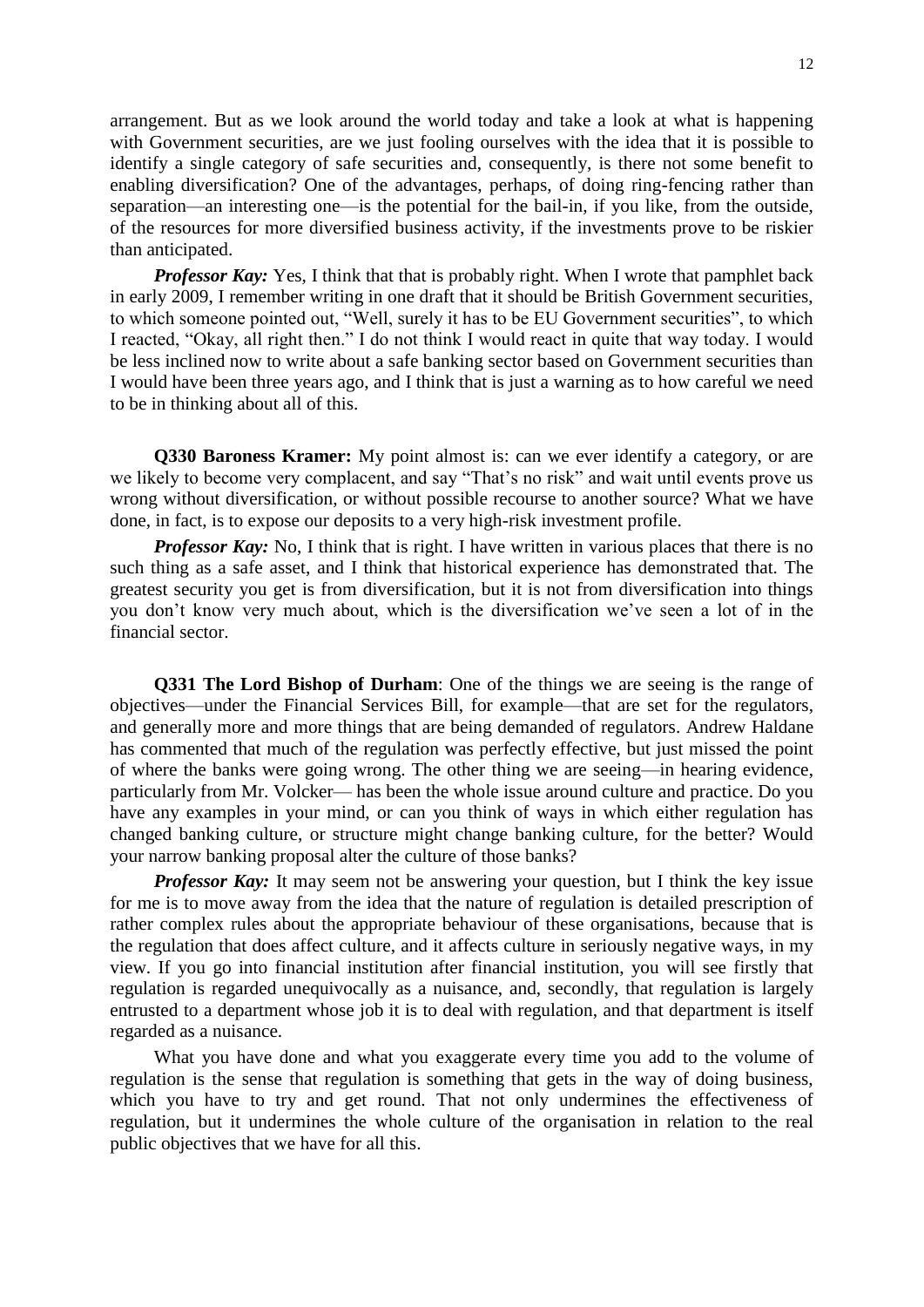**Q332 The Lord Bishop of Durham**: You have very neatly answered my second question, which was precisely—

*Professor Kay:* Maybe I can come back and answer your first.

**Q333 The Lord Bishop of Durham**: You have not answered my first one at all. Is there any example or is there any way in which you think that the issues around culture can be constructively helped either through enforced structure through regulation, or through principled or judgment-based or written regulation? So the positive side rather than the negative.

*Professor Kay:* I think it is through structure primarily that we can do that. It is what people towards the top of the organisation see as the objectives of the organisation and then communicate to people throughout the organisation. That is a matter of the people who are appointed, the nature of the organisational goals that the business typically has, and the overall industry environment within which firms operate.

**Q334 The Lord Bishop of Durham**: That takes me neatly to the third question. You said in a recent article in the British Academy Review that responses to the crisis are characterised by dual regulatory capture. It seems to me that we have identified very well the issues of regulatory capture, and people are increasingly aware of them, as you have been, but there is another element of risk in regulation, which is regulatory comfort. Regulators on the whole like things as they are and do not want the unexpected coming along, even when the unexpected may be a good thing. In the structure you have been proposing—the narrow banking—is there not a danger that the new banks are regulated comfortably and everything is fine in the way you have described over the past 50 years, but they do not actually do some of the things that we need about financial access, money for SMEs and so on, so we get a really serious negative effect on the economy?

*Professor Kay:* Yes. There is a very real phenomenon of what you have described as regulatory comfort. At the moment we are in the process of encouraging people to establish new banks, but implicitly and explicitly we say, "If you are going to be a new bank, you have to be pretty similar to an existing bank."

### **The Lord Bishop of Durham:** Precisely.

*Professor Kay:* That again is an inevitable consequence of regulation that is primarily about prescriptive behaviour, because where could your standards of prescriptive behaviour be derived other than from what you think of as the best practice of the existing institutions?

**The Lord Bishop of Durham:** Thank you very much indeed.

**Q335 Lord McFall of Alcluith:** Professor Kay, you mentioned earlier about smaller, more diverse institutions to cater for the "too big to fail" problem. One of the impediments to competition is the payment system. Banks have got more information on us than Tesco and others have. Should we be looking at it as a utility with the payment system being the equivalent of a national good? That way, we can get people into competition but if there is any crisis we can immediately fix it.

*Professor Kay:* I think that is right. To be honest, when I did the narrow banking piece I had thought very little about the payment system, but understanding a bit more about how the mechanics of banking operated in ways that mattered for that report made me think of that. When I thought of that, I thought, "I have confronted some of these issues before," because I have been engaged in issues with the regulation of other utilities in the way you describe, and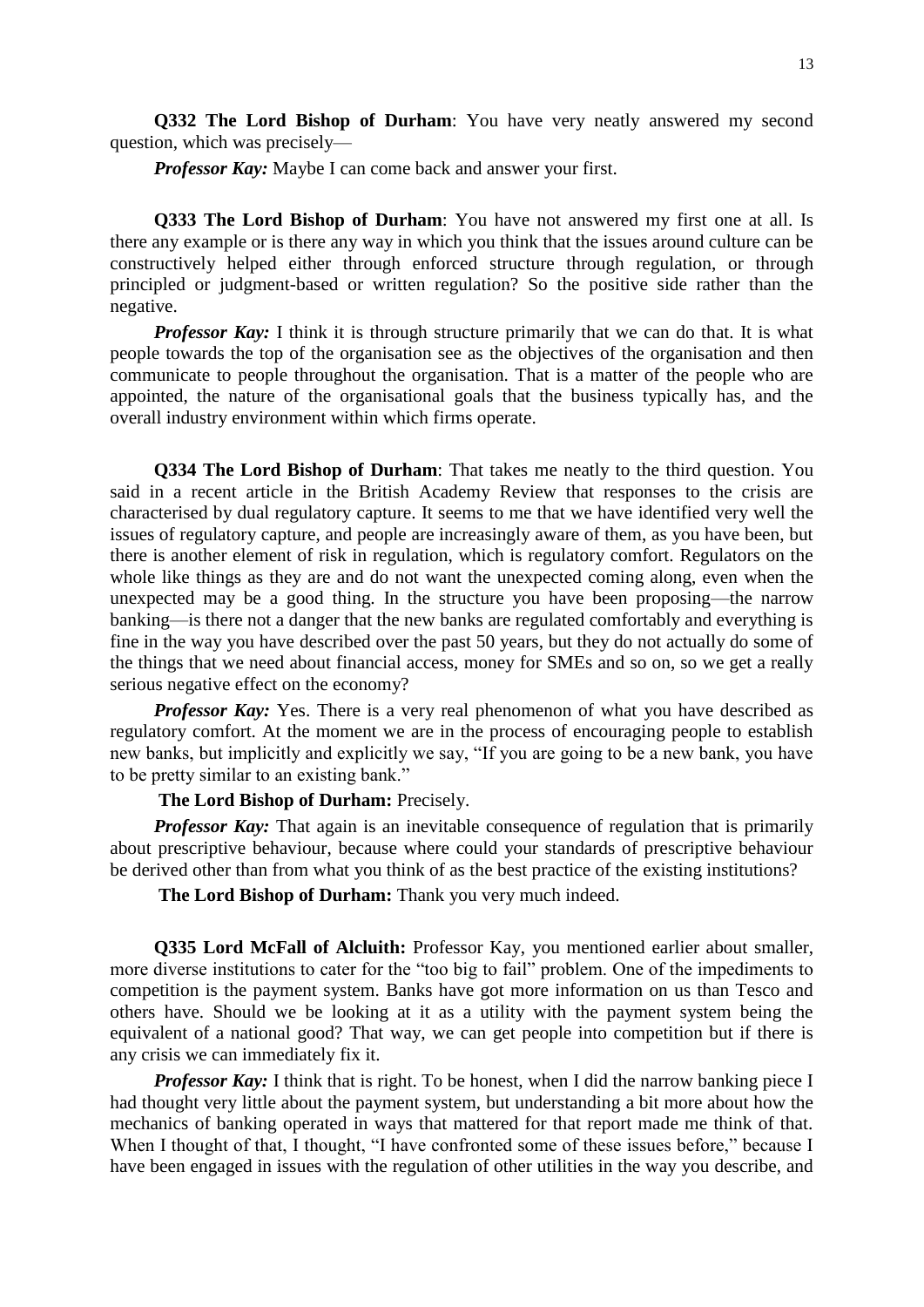we have learned the appropriate way to regulate these kinds of utilities. We were talking earlier about ring-fencing versus functional separation, and you actually have to separate off the core transmission mechanism—be it gas, electricity or whatever—from the supply, so you have the generation of the product at the one end and the supply of it to consumers at the other. My conclusion was that if that was right for those other utilities, it is right for this one, too.

**Q336 Lord McFall of Alcluith:** Would it be any more difficult for banking than it has been for, say, water and electricity?

*Professor Kay:* I do not think so. You will know that one idea that is around is that people's bank accounts should have a number attached to them, which means that they could port them off to another provider. I was at a meeting a year or two ago at which I remember several people from the large banks jumping in and explaining how that would be technically impossible and prohibitively expensive, and I remember thinking, "I have heard this discussion before." I had heard it 20 years ago at a meeting where BT were explaining why number product portability in telecommunications was technically impossible and prohibitively expensive.

In the end, they were told to do it, and it was absolutely essential to the creation of the competitive telecoms market that we have today. I think, "Go ahead and do it" is the same here. A few months before that discussion, I remember someone from another company in the industry coming into my office and saying, "I want to talk to you about telephone numbering." I remember thinking that it would be one of the most boring conversations I had ever had, but it wasn't, actually, because I realised that he was talking about something quite important.

**Q337 Lord McFall of Alcluith:** So rather than just focusing on current account portability, which is important in itself, we could have a grander project looking at this. The point you made earlier about IT systems has been backed up by my own experience with people in the industry who say that the IT systems are a shambles and they need to be looked at.

*Professor Kay:* Yes, and this might well help in getting the technology side of the industry sorted.

**Q338 Lord McFall of Alcluith:** In your article in the *Financial Times* on 18 September, you say, "The only sustainable answer to the issue of systemically important financial institutions is to limit the domain of systemic importance. Until politicians are prepared to face down Wall Street titans on that issue, regulatory reform will not be serious." We could have Wall street, or the City or whatever else. My experience, looking at it as an outsider, is that the more regulation there is the more it is gamed, and therefore it becomes a big game. How do we get appropriate regulation and serve the point that you make in that article?

*Professor Kay:* The point that we keep coming back to this afternoon is that the appropriate regulation should focus much more on structure and much less on behaviour. I think that is a once-and-for-all battle rather than a continuing one, which is why I framed it in terms of facing down, as it were, Wall street titans.

**Q339 Lord McFall of Alcluith:** I am trying to get deeper into that. Northern Rock was mentioned earlier. The FSA is on the record as saying it did not look at the business structure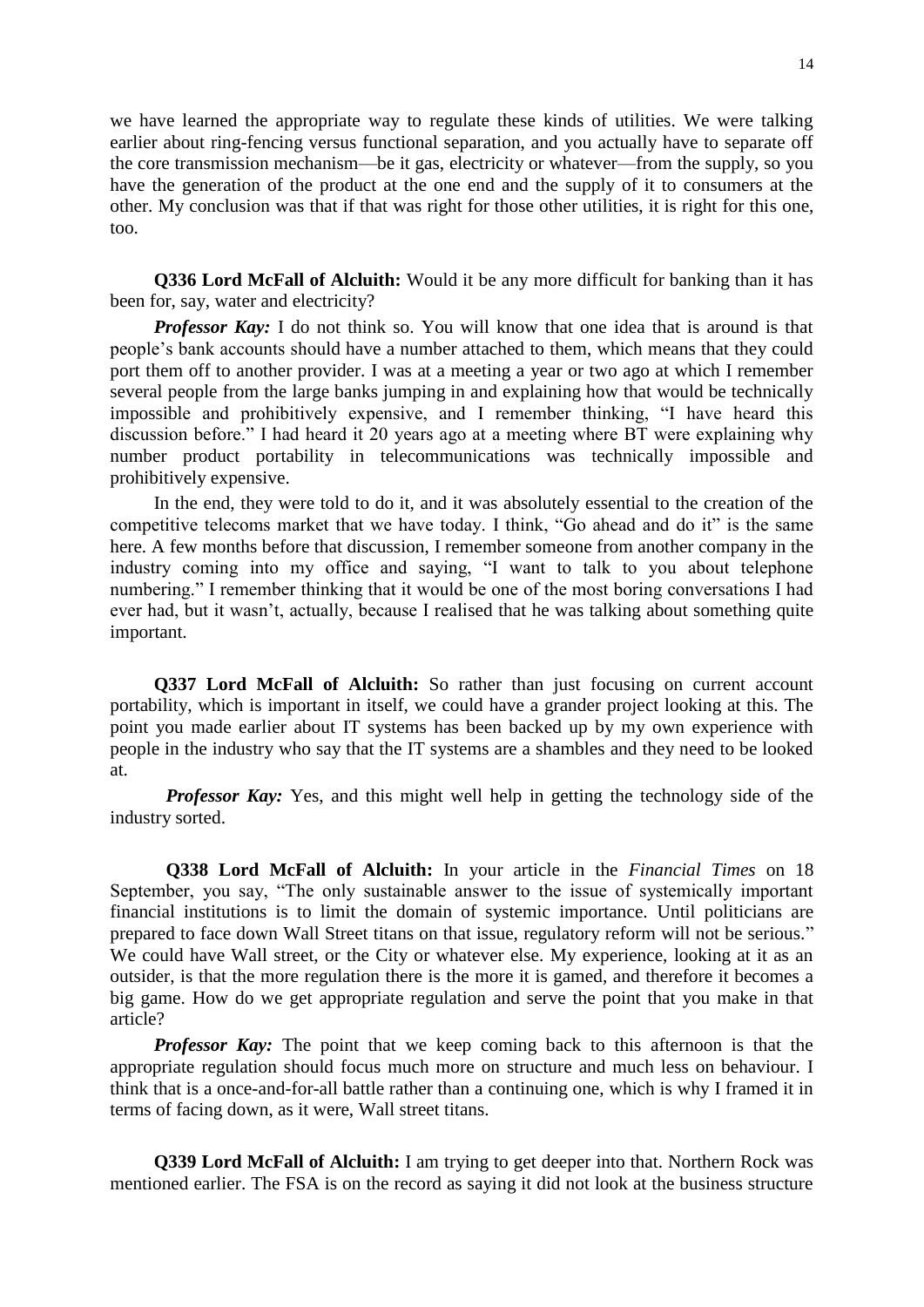of that or others. When you say structural change, should it be looking at business models and issues like that, rather than coming out with a proliferation of regulations as has been done in the past few years?

*Professor Kay:* I don't think that the regulator should be looking at business models. I am not very happy about the idea of having a regulator that goes into Northern Rock and starts saying, "Do I think this is a good business model for running a financial institution of this kind?" I think there are at least two big dangers in that. One is, that I do not believe that we are easily going to find people in our regulatory agencies who are competent to do that. Secondly, if they do start doing that, what we will get, as we said earlier about regulatory comfort, is that the business models they will like will be the well-established business models, so that that structure would get in the way of innovation.

As it happens, the funding model, the particular business model of Northern Rock did not work. I do not think that the basic model of a predominantly wholesale-funded mortgage lender is necessarily a bad one. I think it did not work as it was applied in particular instances in the case of Northern Rock. Even there, people say that you are proposing things that would not have stopped Northern Rock going bust. As a matter of fact, they would have stopped Northern Rock going bust.

However, even if they had not stopped Northern Rock going bust, the idea is not to prevent financial institutions going bust. That would be a really bad idea. It is to ensure that from time to time financial institutions can go bust without the world coming to end as a result. That is where we should be trying to be.

**Q340 Lord McFall of Alcluith:** I would like to take that further, though we could be running out of time. The point has been made about culture. Shouldn't we be cautious regarding culture and how we look at it? Is it not the case that changing culture will be a long and difficult process because it demands individual buy-in, so we could be taking many years to achieve that cultural change for institutions?

*Professor Kay:* I think we will actually. I don't think you or your committee have the option of saying, "Well, from 2014 we have legislated a different culture in the banking system. That has fixed it."

### **Q341 Lord McFall of Alcluith:** Should that stop us looking at it?

*Professor Kay:* It shouldn't stop you looking at it. If we don't aspire to it we will never get there.

**Q342 Chair:** And we certainly do. What you said about the payment system is music to the ears of the Treasury Committee, because as you know we have been looking at that vigorously for some time. You said that regulation should be focused on structure not behaviour. When you use the word "structure" in that context, are you referring to the formal structure of divisions and ring fences between parts of banking institutions, or are you also referring to the structure of incentives within firms?

*Professor Kay:* I am talking about both.

**Q343 Chair:** Okay. They are quite different elements.

*Professor Kay:* The basic underlying philosophical change is to say we should be asking, what is it that gives people encouragement to engage in inappropriate behaviour, rather than what is the inappropriate behaviour and how do you stop it? That is the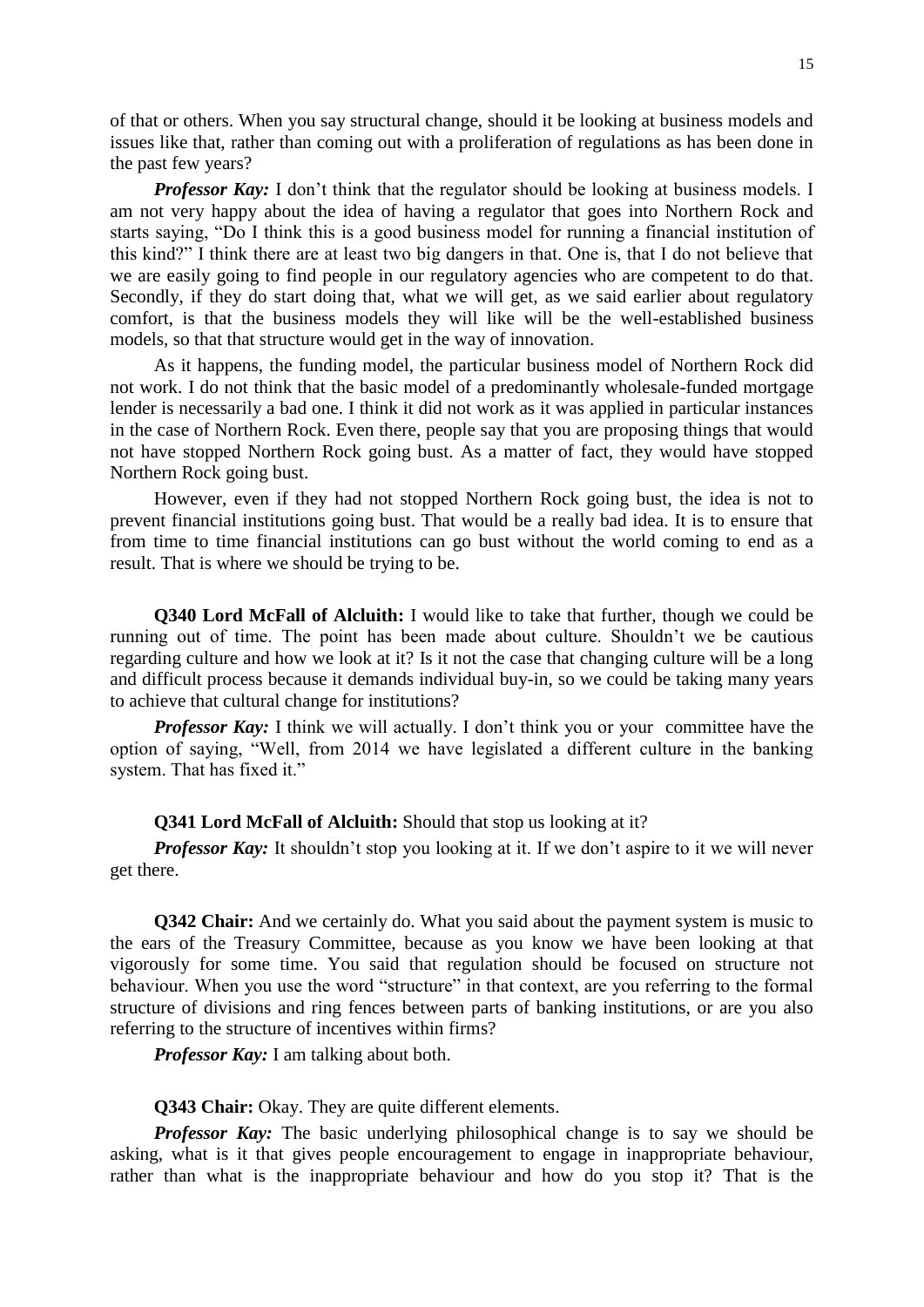fundamental change that I have in mind when I say let us try and influence structure rather than influence behaviour.

**Q344 Mark Garnier:** First of all I want to talk about competition but could I just pick up on a point that John Thurso was talking about a little earlier on the involvement of shareholders? We recently had a group of asset managers who came in to speak to us about their shareholder involvement. It was a very interesting conversation. What struck me most about it was that one of the group was a bond holder who ran a bond fund. He talked at great length about the influence of bond holders. Is it not fair to say that when you look at shareholders, although they have a vote as equity or owners, it is bond holders who are more influential for a couple of reasons? First, you are talking in many cases of more money and secondly, as you are renewing bond issues on a fairly regular basis, you have to go and talk to the investors much more frequently than you would with shareholders. Are we not barking up the wrong tree in trying to get shareholders involved in corporate governance? Shouldn't we be looking at bond holders?

*Professor Kay:* That is a very interesting point. If we look at our banks they are unique among large companies in that the equity shareholders in reality only provide 2% or 3% of the capital of the business in many cases. If you are providing 2% or 3% of the capital of a business, in effect what you have is a call option on the business. People who own call options are probably not the best people to control the risk-taking business. Much of the capital is, as you say, in effect employed by the bond holders. That raises two questions in my mind. One is should we do more to give the bond holders a say? The other is by bailing out bond holders and indicating that we are quite likely to continue bailing them out, are we minimising their incentives to play the role we would like them to play? When I talked about Northern Rock, without giving Northern Rock bond holders any legal veto over what Northern Rock did, they would have prevented Northern Rock from doing what it did, if it had not been in that case that the depositors were in the same pot as they were. It meant that they were less likely to lose money and could reasonably expect, as turned out to be the case, that the Bank of England and the Government would long-stop the organisation.

**Q345 Mark Garnier:** Thank you. That is very helpful. You have written many articles in the *Financial Times.* In the one on 9 May this year, "Time to end the oligopoly of banking", you talked about the fact that in the 20th century we saw an oligopoly of banking with minimal competition and no new entries and no banking failure of any significance. You then went on to argue that this was not necessarily something that would continue for the future and that there would be a new settlement. Do you have a vision of what that should be and what the future of banking should look like?

*Professor Kay:* We have been sketching out bits of it. I don't have a complete picture of what it would look like because it is a long way from where we are now. But we have been sketching out bits in the course of the afternoon. It has narrow banks which are not necessarily the particular narrow banks of my pamphlet but are much more like the traditional banks where there was basically a direct connection between the savings of depositors and the loans that were made to companies and people in the non-financial economy. Essentially other financial activities of the bank were simply the minimal ones necessary to ensure that day-today mismatches between deposits and loans could be accommodated by the money market. We have talked about reform of a payment system, which I think would be an important part of that, which could both improve the technology that has been used and make it easier for people to enter the industry, and I think we have talked a bit about carving out of the existing banks institutions which could do the small and medium-sized lending and, I would hope,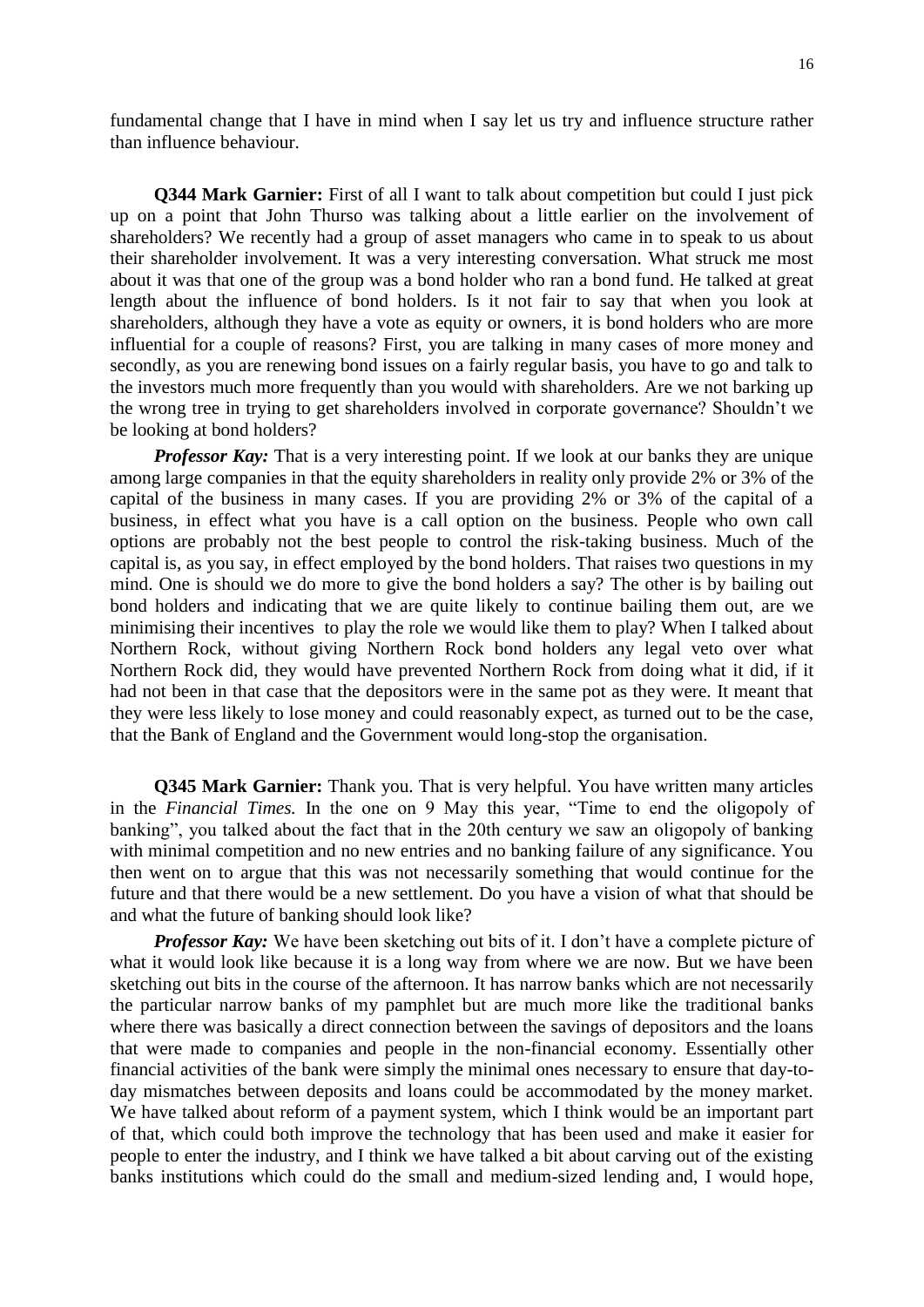might get involved in equity investment in small and medium-sized enterprises, as well—at least—to some degree, which would really be new kinds of institutions, even if they were institutions based on people and departments from existing institutions.

**Q346 Mark Garnier:** To a certain extent, you are describing some banks that already exist, like Seymour and Co, Aldermore capital, Arbuthnot bank, even Metro Bank or Tesco Bank. Yet investigations I have done separate from this, with some of these smaller banks, show that, since the crisis, the regulatory pressures that are now being put on them by the FSA are making their business, in some cases, difficult in terms of incurring costs. Do you see the regulated reaction to the banking crisis as being effectively anti-competition?

*Professor Kay:* There's a lot in it that is, by its nature, anti-competitive. The regulator's heart is in the right place, as it were, but the actions which are taken are not necessarily appropriate to that. We talked earlier about economies of scale in all of this. Sadly, one of the areas of banking in which there definitely are economies of scale is regulatory activity.

**Q347 Mark Garnier:** One of the interesting debates that we have had was on perverse incentives that come as a result of paying people performance bonuses, which generates increased risk within an organisation. But the one thing we never talk about are incentives for the regulator. Again, it seems that there is a terrific barrier to entry for new entrants to the market, because it comes down, finally, to an individual at the regulator who has to sign off on a new banking licence. While there is every sign that that if a person signed off a bank that subsequently went bust, his or her career would be destroyed and they would be the focus of the press, and all the rest of it, there is no incentive within the regulator to bring about new entrants to the marketplace. Do you think that is a fair criticism?

*Professor Kay:* Yes. I mean, the regulatory incentive is not to be blamed for something that went wrong, in large measure—

**Q348 Mark Garnier:** And therefore the default position is, just don't do anything creative.

*Professor Kay:* Yes.

**Q349 Mark Garnier:** My final question is on the requirements for competition, as part of the mandate for the FCA and PRA. There is not a competition objective within the PRA at the moment, although I believe there is at the FCA. Do you think it is important, if not vital, that we have competition as a primary objective for both those regulatory organisations?

*Professor Kay:* If we are talking about the PRA, it is not obvious to me, given the brief we have given it, that competition should be an objective. As far as the FCA is concerned, it seems to me that there is absolutely no doubt that competition should be a primary objective. We almost all now believe that, in general, the best form of consumer protection is competition. I certainly believe that. And that is as true here as it is everywhere. But it is also important to emphasise that real competition involves diversity in business models. In fact, that is almost the most important part of competition.

We have the paradox in banking at the moment—if you talk to people in Lloyds and HSBC, on the ground, they will describe their business as incredibly competitive, and you sort of see what they mean. But it doesn't look competitive to you and me, because we regard these institutions as being, almost, difficult to distinguish from each other. A way I put in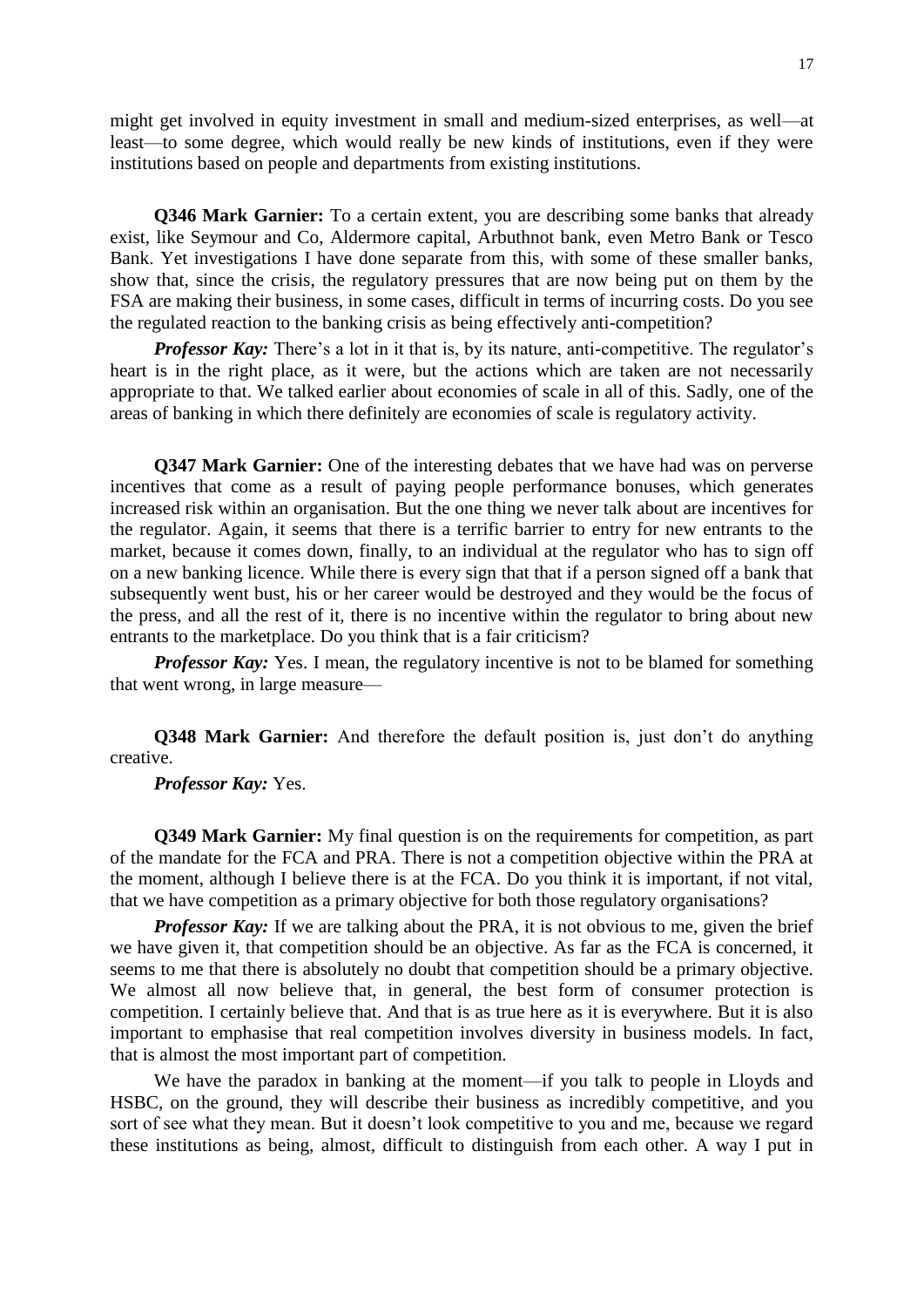once was to say that the competition between Tweedledum and Tweedledee matters a lot to Tweedledum and Tweedledee, but not to anyone else.

**Q350 Chair:** Before I hand over to Nigel Lawson for a final word, would it be a fair criticism of your report that it is stronger on analysis than it is on recommendations? If I look at the list of recommendations—just take the first five—we have proposals for a more expansive form of stewardship, good practice statements, an investors' forum, keeping mergers under careful review and a recommendation that companies consult on major board appointments, which most do already. If I look for the heart of your recommendations, there seem to be—I would like you to tell me whether you think this is fair—three in particular that we might want to pursue further, one or two of which we have touched on. First is fiduciary duty; the second is that regulators should not get into being prescriptive about particular products, risk models and valuation methods; and the third is that there should be long-term alignment of directors' remuneration with the long-term performance of the business difficult to achieve, but clearly stated as recommendation 15. Have I got that right, or have I missed out something?

*Professor Kay*: I think what you are saying is perfectly fair, and let me explain why, which starts from the observation that what many people might have expected us to do in that report was to come up with new rafts of regulations to be imposed on everyone involved in the equity investment chain. You can understand from the discussion that we have had this afternoon why I did not think that that was the right way of doing it. What we need is a shift in regulatory philosophy, not more rules. I understand that you as a legislator ask the question "What is there in this that I can legislate?", but if the biggest thing we need is a change in regulatory philosophy on the one hand, and a change in the culture of the industry on the other, then it is quite difficult for you to legislate either of these things. Actually, you can do things as legislators that are helpful to these things, both in the content of the legislation that you do pass and, equally, because the role you have gives you a position that influences how the public at large think about the industry and how the industry thinks about itself, and that is pretty important.

**Q351 Chair:** But you have not got a radical set of proposals in your back pocket that you could not get past your advisory board team.

*Professor Kay:* No.

**Q352 Lord Lawson of Blaby:** On that last point, you have said that you have thought a lot more in the context of the book you are writing, so if you were to send us a note—a short note—about your further thinking and what you are going to put in your book, I am sure that would be helpful and a matter of interest.

**Chair:** Or just a précis of your book.

*Professor Kay:* I will see what I can do.

**Q353 Lord Lawson of Blaby:** Thank you. The question I wish to ask is this. We talked earlier on about the need for complete structural separation, and that this was at the heart of the culture issue, and we have now moved on to the question of regulation, where you think it needs to be much simpler and of a different kind—I do not want to go over the ground again. You are absolutely right—the Basel II system, for example, was palpably absurd. I think everyone now agrees that.